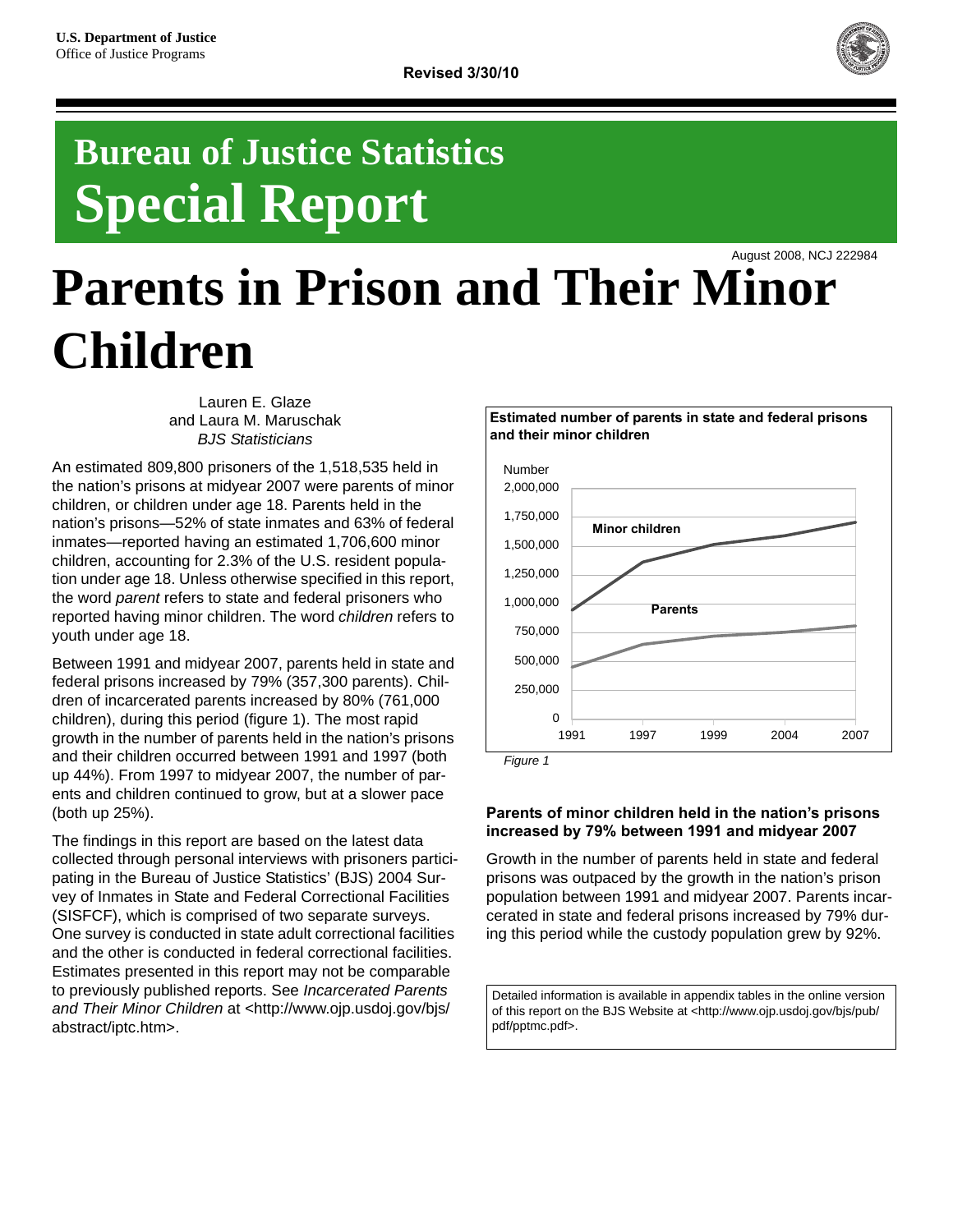Parents held in state prison increased from 413,100 in 1991 to 686,000 at midyear 2007 (table 1). Children of parents in state prison increased from 860,300 to 1,427,500 during this period. The largest growth in the number of parents (up 40%) held in state prison and their children (up 42%) occurred between 1991 and 1997, compared to a 19% increase for parents and a 17% increase for their children between 1997 and midyear 2007.

## **The number of children under age 18 with a mother in prison more than doubled since 1991**

The nation's prisons held approximately 744,200 fathers and 65,600 mothers at midyear 2007 (appendix table 1). Fathers in prison reported having 1,559,200 children; mothers reported 147,400.

Since 1991, the number of children with a mother in prison has more than doubled, up 131%. The number of children with a father in prison has grown by 77%. This finding reflects a faster rate of growth in the number of mothers held in state and federal prisons (up 122%), compared to the number of fathers (up 76%) between 1991 and midyear 2007.

Of the estimated 74 million children in the U.S. resident population who were under age 18 on July 1, 2007, 2.3% had a parent in prison (table 2). Black children (6.7%) were seven and a half times more likely than white children (0.9%) to have a parent in prison. Hispanic children (2.4%) were more than two and a half times more likely than white children to have a parent in prison.

## **Table 1. Estimated number of parents in state and federal prisons and their minor children**

|                          | Total     | State     | Federal <sup>a</sup> |
|--------------------------|-----------|-----------|----------------------|
| <b>Number of parents</b> |           |           |                      |
| 2007 <sup>b</sup>        | 809,800   | 686,000   | 123,800              |
| 2004 <sup>c</sup>        | 754,900   | 644,100   | 110.800              |
| 1999                     | 721,500   | 642,300   | 79,200               |
| 1997                     | 649.500   | 578,100   | 62,500               |
| 1991                     | 452,500   | 413,100   | 39,400               |
| Number of children       |           |           |                      |
| 2007 <sup>b</sup>        | 1,706,600 | 1,427,500 | 279,100              |
| 2004 <sup>c</sup>        | 1,590,100 | 1,340,300 | 249,800              |
| 1999 <sup>d</sup>        | 1,515,200 | 1,338,900 | 176,300              |
| 1997 <sup>d</sup>        | 1,362,900 | 1,223,800 | 139,100              |
| 1991 <sup>d</sup>        | 945,600   | 860,300   | 85,100               |

Note: See *Methodology* for details about estimation methods. See appendix table 1 for estimates by gender.

aEstimates were based on the prisoner custody population in each year. The total custody population included inmates held in privately operated facilities and community corrections centers (30,379 in 2007; 24,768 in 2004; and 3,828 inmates in privately operated facilities in 1999). In 1991 and 1997, the number of inmates in these facilities was not known.

<sup>b</sup>The 2007 estimates were based on the distribution of parents from the 2004 SISFCF.

<sup>c</sup>Numbers were estimated based on the custody population in state (1,241,034) and federal (176,156) prisons on June 30, 2004.

dEstimates may not be comparable to previously published BJS reports.

## **More than 4 in 10 fathers in state or federal prisons were black; almost 5 in 10 mothers were white**

Similar to men in the general prison population (93%), parents held in the nation's prisons at midyear 2007 were mostly male (92%) (not shown in table). More than 4 in 10 fathers were black, about 3 in 10 were white, and about 2 in 10 were Hispanic (appendix table 2). An estimated 1,559,200 children had a father in prison at midyear 2007; nearly half (46%) were children of black fathers.

Almost half (48%) of all mothers held in the nation's prisons at midyear 2007 were white, 28% were black, and 17% were Hispanic. Of the estimated 147,400 children with a mother in prison, about 45% had a white mother. A smaller percentage of the children had a black (30%) or Hispanic (19%) mother.

## **The majority of prisoners reported having a minor child, a quarter of which were age 4 or younger**

When interviewed during the 2004 survey, the majority of state (52%) and federal (63%) inmates reported having at least one child under age 18 (appendix table 3). Women in state prison (62%) were more likely than men (51%) to report being a parent. Among federal inmates, 63% of male inmates and 56% of female inmates reported being a parent.

Nearly 1 in 4 state (23%) and federal (24%) inmates reported having one child. Federal inmates (39%) were more likely than state inmates (29%) to report having multiple children. Women (41%) in state prison were more likely than men (29%) to report having more than one child. Similar percentages of women (36%) and men (39%) held in federal prison reported having multiple children. Parents in state and federal prisons reported having two children, on average (not shown in table).

#### **Table 2. Minor children in the U.S. resident population with a parent in state or federal prison, by race and Hispanic origin, 2007**

|                     | Estimated number of<br>minor children with a<br>parent in prison | Percent of all minor<br>children in the U.S.<br>resident population |
|---------------------|------------------------------------------------------------------|---------------------------------------------------------------------|
| U.S. total*         | 1.706.600                                                        | 2.3%                                                                |
| White, non-Hispanic | 484.100                                                          | 0.9%                                                                |
| Black, non-Hispanic | 767,400                                                          | 6.7                                                                 |
| Hispanic            | 362,800                                                          | 2.4                                                                 |

Note: Children were assumed to have the same race/ethnicity as the incarcerated parent. Percentages were calculated based on the U.S. resident population under age 18 as of July 1, 2007. \*Includes children of other races. Other races include American Indians, Alaska Natives, Asians, Native Hawaiians, other Pacific Islanders, and persons identifying two or more races.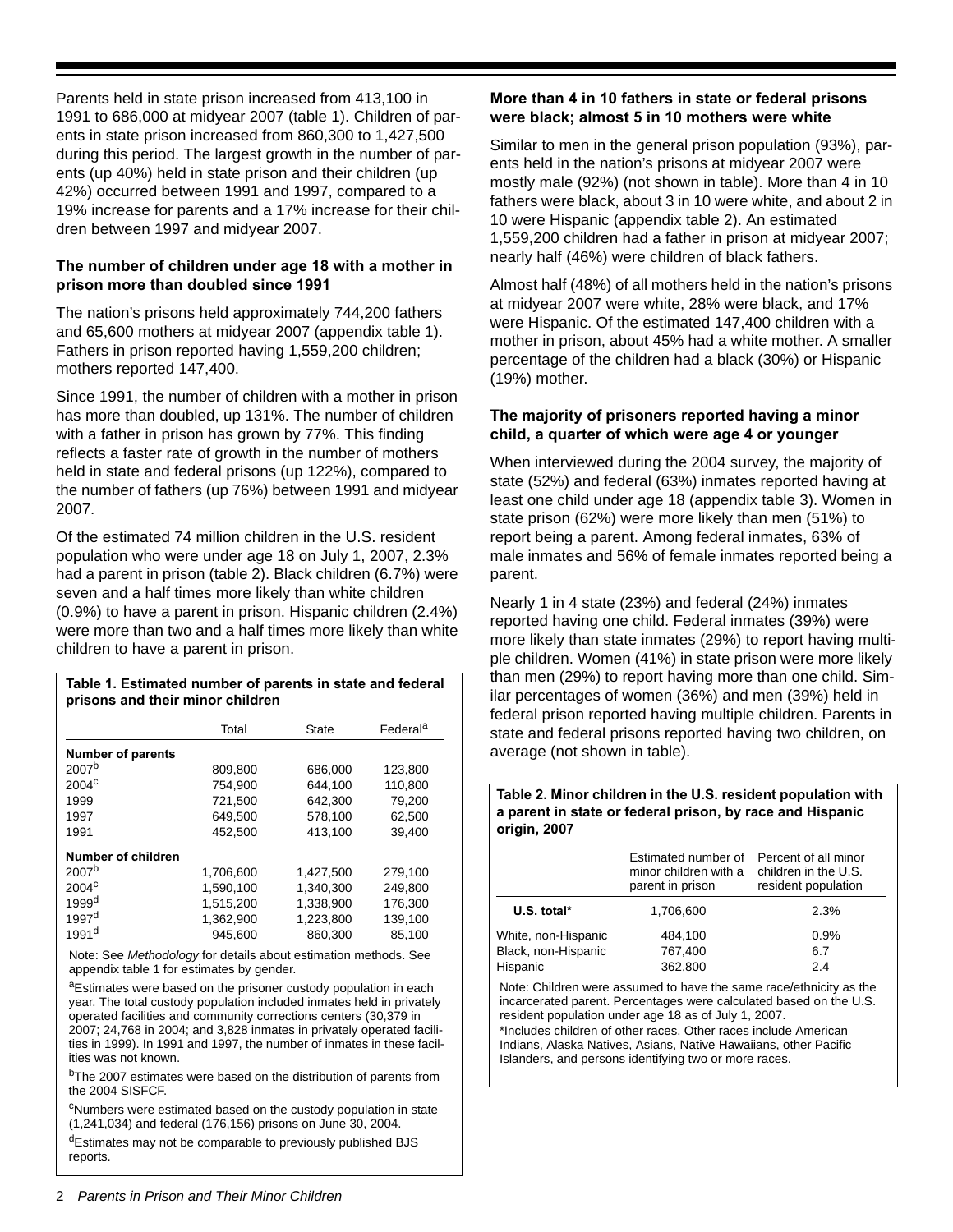Twenty-two percent of the children of state inmates and 16% of the children of federal inmates were age 4 or younger (table 3). For both state (53%) and federal (50%) inmates, about half their children were age 9 or younger. Children of female state inmates were slightly older than children reported by male state inmates. More than half (53%) of the children reported by women were between age 10 and 17, compared to 47% of the children reported by men.

## **More than a third of minor children will reach age 18 while their parent is incarcerated**

Based on the number of adult children reported during the 2004 survey, the total number of children affected by an incarcerated parent can be calculated by subtracting the amount of time served by the parent from their adult child's age. Using this method, parents in prison had nearly 1.9 million children at the time of admission (table 4). Of those children, an estimated 715,600 will reach age 18 while their parent is incarcerated.

## **Incarcerated parents of minor children most likely to be age 25 to 34**

State inmates age 25 to 34 (64%) interviewed during the 2004 survey were most likely to be parents of minor children, followed by inmates age 35 to 44 and inmates age 24 or younger (table 5). Thirty-one percent of inmates age 45

## **Table 3. Percent of minor children of parents in state and federal prisons at time of interview, by gender, 2004**

| Percent of minor children<br>among parents in state<br>prison |                      |      |        | Percent of minor children<br>among parents in federal<br>prison |               |        |
|---------------------------------------------------------------|----------------------|------|--------|-----------------------------------------------------------------|---------------|--------|
| Age of minor child Total                                      |                      | Male | Female | Total                                                           | Male          | Female |
| Total                                                         | 100.0% 100.0% 100.0% |      |        | 100.0%                                                          | 100.0% 100.0% |        |
| Less than 1 year                                              | 2.4%                 | 2.5% | 1.6%   | 0.7%                                                            | 0.7%          | 1.1%   |
| 1-4 years                                                     | 20.0                 | 20.3 | 16.7   | 15.1                                                            | 15.3          | 12.6   |
| 5-9 years                                                     | 30.2                 | 30.3 | 29.1   | 33.8                                                            | 34.0          | 30.1   |
| $10-14$ years                                                 | 31.6                 | 31.4 | 33.8   | 35.1                                                            | 35.0          | 35.8   |
| 15-17 years                                                   | 15.8                 | 15.5 | 18.8   | 15.3                                                            | 15.0          | 20.4   |

#### **Table 4. Estimated number of minor children of state and federal inmates at time of admission, at interview, and at expected release, by gender, 2004**

|                                                                                                                  | Estimated number of minor<br>children of parents in state<br>prison |                                                                                                       |        | Estimated number of minor<br>children of parents in federal<br>prison |      |                            |  |
|------------------------------------------------------------------------------------------------------------------|---------------------------------------------------------------------|-------------------------------------------------------------------------------------------------------|--------|-----------------------------------------------------------------------|------|----------------------------|--|
|                                                                                                                  | Total                                                               | Male                                                                                                  | Female | Total                                                                 | Male | Female                     |  |
| At admission <sup>®</sup><br>At interview<br>At expected<br>release <sup>®</sup>                                 | 1.000.500                                                           | 1,596,100 1,463,400 132,700 282,600 265,900<br>1,340,300 1,223,700 116,600 249,800 235,200<br>905.600 |        | 94,900 162,600 151,000                                                |      | 16,700<br>14,600<br>11,600 |  |
| *Does not include children of parents in prison who did not report time<br>served or time expected to be served. |                                                                     |                                                                                                       |        |                                                                       |      |                            |  |

## **Table 5. Percent of state and federal inmates who were parents of minor children, by age and gender, 2004**

|                                                         |       | Percent of parents in<br>state prison |             |       | Percent of parents in<br>federal prison |        |
|---------------------------------------------------------|-------|---------------------------------------|-------------|-------|-----------------------------------------|--------|
| Age of inmates<br>who were parents<br>of minor children | Total | Male                                  | Female      | Total | Male                                    | Female |
| All inmates                                             | 51.9% |                                       | 51.2% 61.7% |       | 62.9% 63.4%                             | 55.9%  |
| 24 or younger                                           | 44.1% | 43.5%                                 | 55.4%       |       | 45.8% 45.7%                             | 47.5%  |
| 25-34                                                   | 64.4  | 63.3                                  | 80.7        | 74.1  | 74.1                                    | 74.5   |
| 35-44                                                   | 58.9  | 58.3                                  | 65.7        | 71.9  | 72.1                                    | 68.2   |
| 45-54                                                   | 31.0  | 31.4                                  | 25.8        | 47.0  | 48.3                                    | 31.2   |
| 55 or older                                             | 12.6  | 12.9                                  | $\lambda$   | 23.8  | 25.3                                    | Λ      |

Note: See appendix table 16 for estimated total counts. ^Estimate not reported. Sample size too small (10 or fewer) to provide reliable data.

to 54 reported being a parent. The likelihood of being a parent in state prison was lowest among inmates age 55 or older (13%). Among state prisoners in all age categories except age 45 to 54, women were more likely than men to report being a parent. There was no difference in the prevalence of being a parent between men and women age 45 to 54.

Federal inmates age 25 to 34 (74%) and age 35 to 44 (72%) were more likely to report being a parent, compared to inmates in all other age categories. Forty-seven percent of inmates age 45 to 54 and 46% of inmates age 24 or younger reported being a parent. Federal inmates age 55 or older were least likely to report that they had minor children.

For men held in state prison, the likelihood of being a parent varied across racial categories (appendix table 4). Hispanic (57%) and black (54%) men were more likely than white (45%) men to report being a parent. Findings were similar for men held in federal prison. White men (48%) in federal prison were the least likely of all male inmates to report having children. Black (70%) and Hispanic (69%) men were equally likely to be parents. The likelihood of being a parent for white, black, and Hispanic women held in state prison did not vary by race. In federal prison, Hispanic women (63%) were more likely than white women (47%) to report being a parent.

In state prison, the likelihood of being a parent was most common among married inmates (71%), compared to inmates who were separated (64%), divorced (55%), never married (45%), or widowed (36%). Among federal inmates, married inmates were more likely to report being a parent than inmates in all marital statuses except those inmates who were separated from their spouse. There was no difference in the prevalence of being a parent between married federal inmates and separated federal inmates. The likelihood of being a parent varied little by education for both state and federal inmates.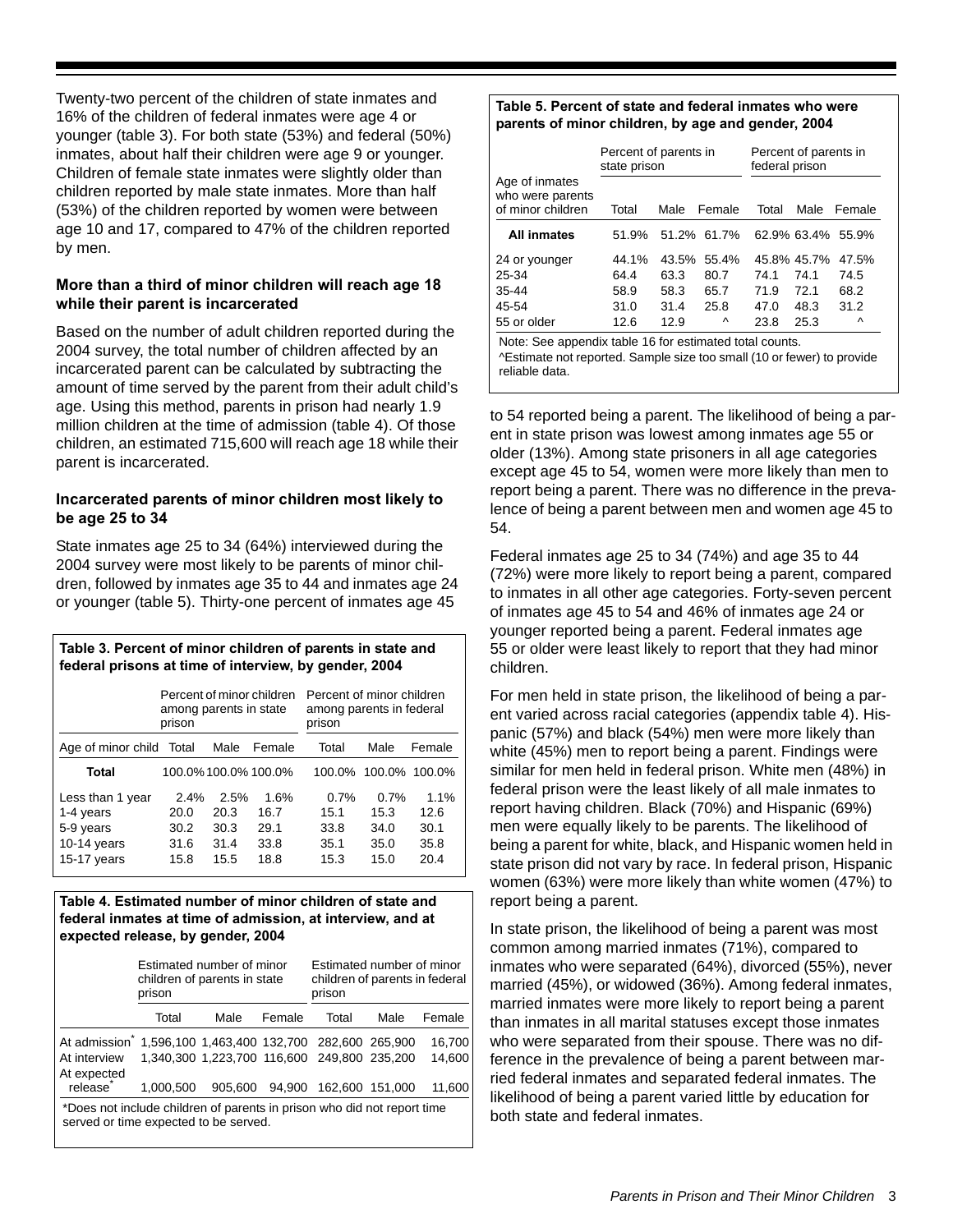## **Drug and public-order offenders in state and federal prisons were more likely than violent offenders to have children**

Among male state prisoners, violent (47%) and property (48%) offenders were less likely to report having children than public-order (60%) and drug (59%) offenders (table 6). For women held in state prison, violent (57%) offenders were less likely than drug (63%), property (65%), and public-order (65%) offenders to be a mother.

The prevalence of being a parent differed by gender and offense for inmates held in state and federal prisons. For state inmates, female (65%) property offenders were more likely to be a parent than male (48%) property offenders. In federal prison, male (69%) drug offenders were more likely than female (55%) drug offenders to report having children.

Among men held in federal prison, drug offenders (69%) were more likely than property (54%) and violent (50%) offenders to report having children (appendix table 5). Public-order offenders (62%) were also more likely than violent offenders to report having children. For women in federal prison, the likelihood of being a mother did not differ by offense.

## **Inmates in state and federal prisons with a criminal history were more likely to be parents of minor children than those with no criminal history**

The likelihood of being a parent in prison varied slightly based on criminal history, including prior probation, parole, and incarceration sentences. Prisoners with a criminal history were more likely to report being a parent than prisoners with no criminal history. In state prison, 53% of inmates with a criminal history reported having children, compared to 48% with no criminal history. Sixty-six percent of parents held in federal prison reported having a criminal history, compared to 57% of parents with no criminal history.

In state prison, drug recidivists (62%)—offenders with a prior drug offense—had a higher likelihood of being a parent than violent (52%) and other (54%) recidivists. For women in state prison, and both men and women in federal prison, the likelihood of being a parent did not vary by type of recidivist (appendix table 6).

Male (50%) and female (61%) inmates in state prison who reported no prior incarceration sentences were equally likely to be a parent as male (53%) and female (65%) inmates with 10 or more prior incarcerations. In federal prison, findings were similar for men while women with no prior incarceration sentences (54%) were less likely to be a mother than women who reported they had 10 or more prior incarcerations (81%).

## **Fewer than half of parents in state prison lived with their minor children either in the month before arrest or just prior to incarceration**

Thirty-seven percent of parents held in state prison reported living with at least one of their children in the month before arrest, 44% reported just prior to incarceration, and 48% reported at either time (table 7). Mothers were more likely than fathers to report living with at least one child. More than half of mothers held in state prison reported living with at least one of their children in the month before arrest, compared to 36% of fathers. More than 6 in 10 mothers reported living with their children just prior to incarceration or at either time, compared to less than half of fathers.

Parents held in federal prison were more likely than those held in state prison to report living with a child in the month before arrest, just prior to incarceration, or at either time (appendix table 7). Mothers in federal prison were more likely than fathers to report living with a child.

## **Table 6. Percent of state inmates who were parents of minor children, by current offense and gender, 2004**

| Offense      | Total | Male  | Female |
|--------------|-------|-------|--------|
| All inmates  | 51.9% | 51.2% | 61.7%  |
| Violent      | 47.5% | 47.1% | 57.3%  |
| Property     | 49.9  | 48.2  | 64.7   |
| Drug         | 59.6  | 59.3  | 62.5   |
| Public-order | 59.9  | 59.6  | 65.0   |

Note: See appendix table 17 for estimated total counts.

## **Table 7. Parents in state prison who reported living with their minor children in the month before arrest or just prior to incarceration, by gender, 2004**

| I ived with their minor children                                    | Total   | Male    | Female |
|---------------------------------------------------------------------|---------|---------|--------|
| In month before arrest                                              | 37.1%   | 35.5%   | 55.3%  |
| In two-parent household                                             | 17.9    | 18.3    | 13.6   |
| In single-parent household                                          | 19.2    | 17.2    | 41.7   |
| <b>Prior to incarceration</b>                                       | 43.8%   | 42.4%   | 60.6%  |
| Either in the month before arrest<br>or just prior to incarceration | 47.9%   | 46.5%   | 64.2%  |
| <b>Estimated number of parents</b><br>in state prison               | 636.300 | 585.200 | 51,100 |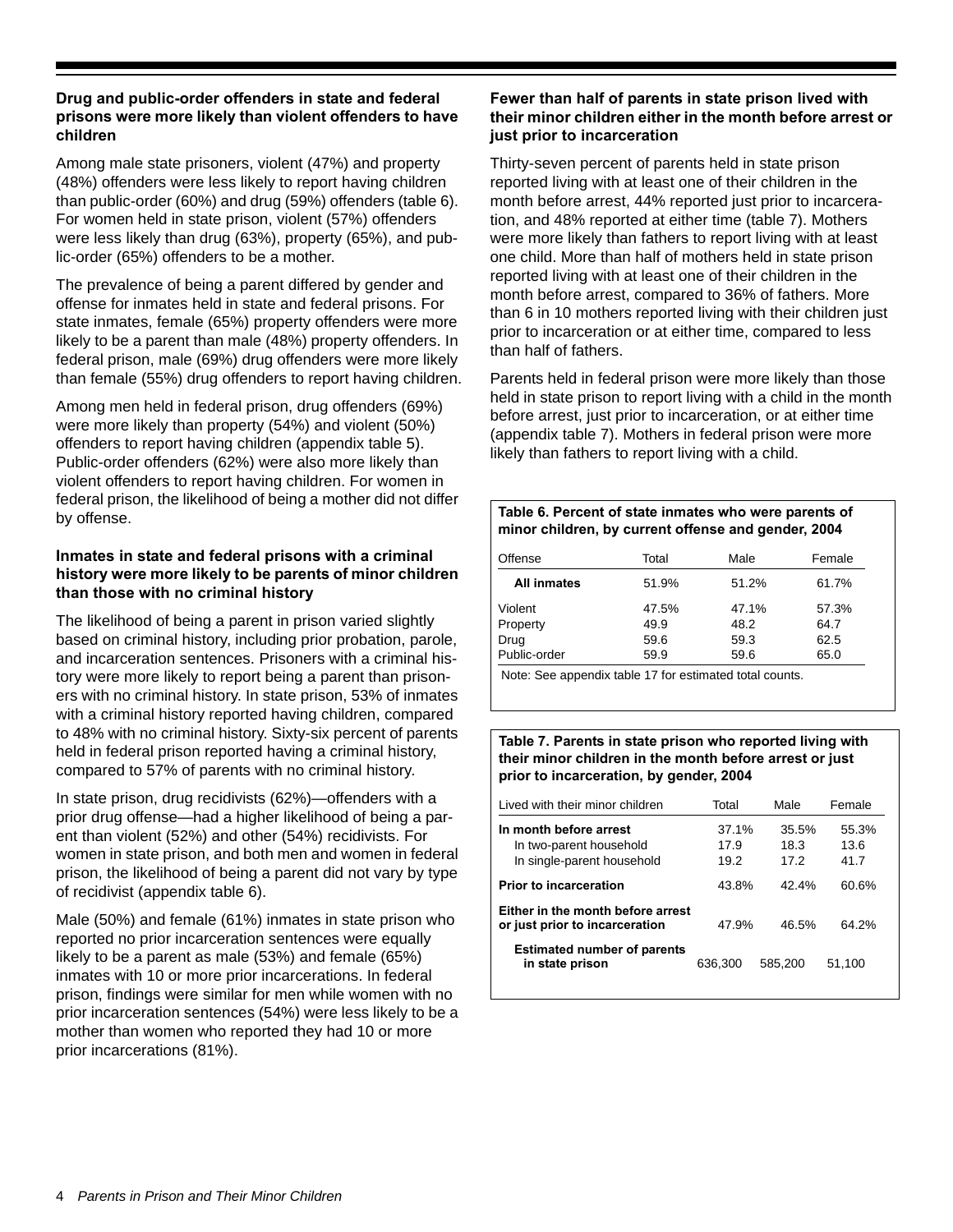## **More than 4 in 10 mothers in state prison who had minor children were living in single-parent households in the month before arrest**

Parents held in state prison were equally likely to report living with their children in a single-parent household (19%) as they were to report living with their children in a twoparent household (18%) in the month before arrest. Mothers were three times more likely to report living in a singleparent household (42%) than in a two-parent household (14%). Fathers reported similar percentages of living in single or two-parent households in the month before their arrest.

Parents held in federal prison were more likely overall to report having lived in two-parent versus single-parent households in the month before arrest. Mothers (52%) were more than two and a half times more likely than fathers (19%) to have lived in single-parent households.

## **Fathers living with their minor child relied heavily on someone to provide daily care**

Mothers and fathers in state prison responded differently when asked who provided most of the daily care for their minor children. Among parents in state prison who had lived with their minor children just prior to incarceration, mothers (77%) were almost three times more likely than fathers (26%) to report that they had provided most of the daily care for their children (appendix table 8). Sixty-three percent of fathers reported sharing the daily care, compared to 18% of mothers. About 1 in 10 fathers relied on someone to provide daily care for their children, compared to 1 in 20 mothers. Similar results were found for mothers and fathers in federal prison.

## **Fathers most commonly reported the child's mother as current caregiver of their children, while mothers most commonly reported the child's grandparents**

The other parent (84%) was the most commonly reported caregiver for children of parents in state prison, followed by grandparents (15%), and other relatives (6%) (table 8). Three percent reported that their children were in the care of a foster home, agency, or institution.

Mothers and fathers in state prison provided different responses about their children's current caregivers. Eightyeight percent of fathers reported that at least one of their children was in the care of the child's mother, compared to 37% of mothers who reported the father as the child's current caregiver.

Mothers in state prison most commonly identified the child's grandmother (42%) as the current caregiver. Nearly a quarter (23%) identified other relatives as the current caregivers of their children. The percentage of fathers in prison who reported that their children were in the care of a grandmother (12%) or other relative (5%) was much smaller. Mothers (11%) were 5 times more likely than fathers (2%) to report that their children were in the care of a foster home, agency, or institution.

## **About half of parents in state prison provided the primary financial support for their minor children**

Mothers (52%) and fathers (54%) in state prison were equally likely to report that they provided primary financial support for their minor children prior to their incarceration (appendix table 9). Three-quarters (75%) reported employment in the month prior to their arrest. Parents who supported their children financially were more likely to have been employed (80%) in the month prior to arrest and to report wages or salary (76%) as income.

Of parents with minor children who did not provide primary financial support, 68% reported employment in the month before their arrest and 64% reported wages or salary as income. More than a third (36%) of mothers in state prison reported government transfers such as welfare, Social Security, or compensation payment as income. Mothers were more likely than fathers to report receiving government transfers regardless of who provided the primary financial support for their children. The findings were similar for parents held in federal prison.

## **Table 8. Current caregiver of minor children of parents in state prison, by gender, 2004**

| Children's current caregiver <sup>a</sup>                     | Total                | Male                 | Female                |
|---------------------------------------------------------------|----------------------|----------------------|-----------------------|
| Other parent                                                  | 84.2%                | 88.4%                | 37.0%                 |
| Grandparent<br>Grandmother<br>Grandfather                     | 15.1%<br>14.0<br>4.3 | 12.5%<br>11.6<br>3.6 | 44.9%<br>42.1<br>12.0 |
| Other relatives                                               | 6.2%                 | 4.7%                 | 22.8%                 |
| Foster home or agency                                         | 2.9%                 | 2.2%                 | 10.9%                 |
| Friends, others <sup>b</sup>                                  | 2.9%                 | 2.4%                 | 7.8%                  |
| <b>Estimated number of</b><br>parents in state prison 636,300 |                      | 585.200              | 51.100                |

aIncludes all parents with minor children. Detail may sum to more than 100% because some prisoners had multiple minor children living with multiple caregivers.

<sup>b</sup>Includes inmate's friends, friends of the inmate's children, cases where the parent reported that the child now lived alone, and others.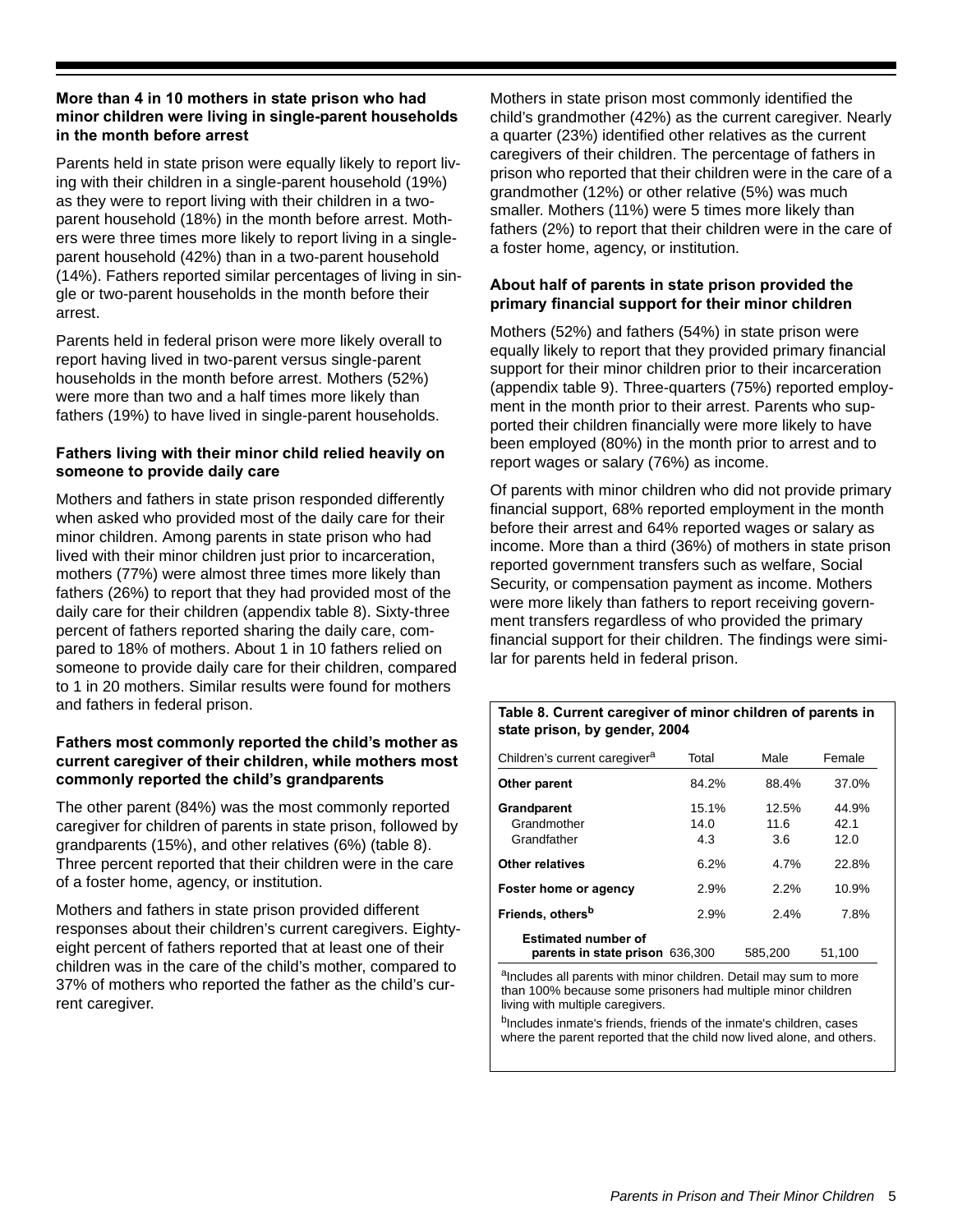Parents in state prison who provided primary financial support were more likely to report that they lived with their children in the month before arrest or just prior to incarceration (table 9). Among parents in state prison who provided the primary financial support to their children, mothers (89%) were more likely than fathers (67%) to report that they had lived with their children.

## **More than three-quarters of state prison inmates who were parents of minor children reported that they had some contact with their children since admission**

Seventy percent of parents in state prison reported exchanging letters with their children, 53% had spoken with their children over the telephone, and 42% had a personal visit since admission (appendix table 10).<sup>1</sup> Mothers were more likely than fathers to report having had any contact with their children. Mothers and fathers were equally likely

 $1$ Question was asked about contact with any child, which could include children 18 years of age or older.

**Table 9. Financial support of minor children provided by parents in state prison prior to their incarceration, by gender, 2004**

|                                                                                                      | Total   | Male    | Female |
|------------------------------------------------------------------------------------------------------|---------|---------|--------|
| Provided primary financial support<br>I ived with minor child in the<br>month before arrest or prior | 54.0%   | 54.1%   | 51.9%  |
| to incarceration                                                                                     | 68.6%   | 66.9%   | 88.6%  |
| Did not provide primary financial<br>support<br>I ived with minor child in the                       | 46.0%   | 45.9%   | 48.1%  |
| month before arrest or prior<br>to incarceration                                                     | 23.3%   | 22.0%   | 37.6%  |
| <b>Estimated number of parents</b><br>in state prison                                                | 636.300 | 585.200 | 51.100 |

to report having had personal visits with their children. A higher percentage of parents in federal prison reported contact with their children. In federal prison, 85% reported telephone contact, 84% had exchanged letters, and 55% reported having had personal visits.

More than three-quarters of state prison inmates who were parents of minor children reported that they had some contact with their children since admission (table 10)**.** Thirtynine percent of fathers and 56% of mothers in state prison had at least weekly contact with their children since admission. Parents (86%) in state prison who reported living with their minor children in the month before arrest or just before incarceration were more likely to report having contact with their children than parents (72%) who had not lived with their children. Mothers (62%) and fathers (49%) who had lived with their children were more likely to report they had at least weekly contact with their children than mothers (44%) and fathers (30%) who had not lived with their children.

While the percent of parents in state prison who reported contact with their children varied little by expected release date, those having less time to serve reported more frequent contact with their children. About half (47%) of parents who expected to be released within six months reported at least weekly contact with their children, compared to 39% who expected to be released in 12 to 59 months, and 32% in 60 or more months. Among parents who did not expect to be released, 22% reported at least weekly contact with their children.

#### **Table 10. Frequency of contact with adult or minor children among state inmates who were parents of minor children, by gender, 2004**

|                                      | Any contact |       |        | Weekly or more |       | Monthly or less |       |       |           |
|--------------------------------------|-------------|-------|--------|----------------|-------|-----------------|-------|-------|-----------|
|                                      | Total       | Male  | Female | Total          | Male  | Female          | Total | Male  | Female    |
| All parents in state prison          | 78.6%       | 78.1% | 85.0%  | 39.9%          | 38.5% | 55.7%           | 38.8% | 39.6% | 29.3%     |
| Lived with minor children*           |             |       |        |                |       |                 |       |       |           |
| Yes                                  | 86.0%       | 85.5% | 89.7%  | 50.1%          | 48.6% | 62.3%           | 35.9% | 36.9% | 27.4%     |
| No                                   | 72.1        | 71.9  | 76.5   | 30.9           | 30.2  | 44.2            | 41.2  | 41.7  | 32.3      |
| Time expected to serve until release |             |       |        |                |       |                 |       |       |           |
| Less than 6 months                   | 78.5%       | 77.7% | 84.8%  | 47.3%          | 45.9% | 56.9%           | 31.2% | 31.7% | 27.9%     |
| 6-11 months                          | 79.1        | 78.4  | 84.8   | 42.8           | 41.3  | 55.9            | 36.2  | 37.1  | 28.9      |
| 12-59 months                         | 79.0        | 78.5  | 86.7   | 39.4           | 38.4  | 54.9            | 39.6  | 40.1  | 31.8      |
| 60 or more months                    | 78.6        | 78.5  | 80.6   | 32.3           | 31.7  | 47.9            | 46.3  | 46.8  | 32.8      |
| No release expected                  | 74.0        | 74.0  | 74.8   | 22.4           | 21.3  | Λ               | 51.6  | 52.7  | $\lambda$ |

Note: See appendix table 18 for estimated total counts. The contact question included in the 2004 SISFCF asked about contact with any child, which could include children age 18 or older.

\*Inmate lived with minor children in the month before arrest or just prior to incarceration.

^Estimate not reported. Sample size too small (10 or fewer) to provide reliable data.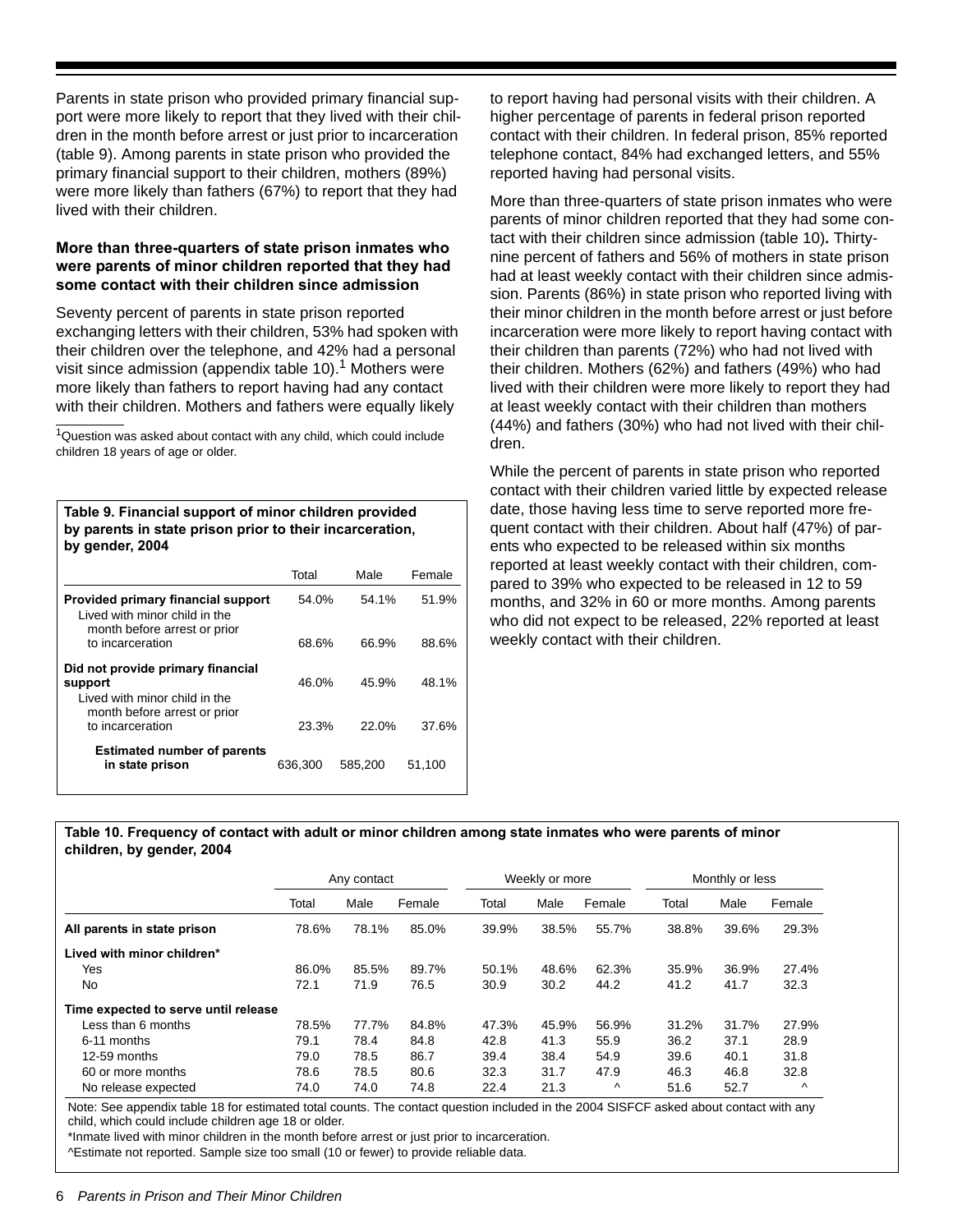## **Half of parents in state prison reported that they had a family member who had been incarcerated**

Mothers in state prison (58%) were more likely than fathers (49%) to report having a family member who had also been incarcerated (table 11). Parents in state prison most commonly reported a brother (34%), followed by a father (19%). Among mothers in state prison, 13% reported a sister and 8% reported a spouse. Six percent of fathers reported having a sister who had also been incarcerated; 2%, a spouse.

While growing up, 40% of parents in state prison reported living in a household that received public assistance, 14% reported living in a foster home, agency, or institution at some time during their youth, and 43% reported living with both parents most of the time (appendix table 11). Mothers (17%) held in state prison were more likely than fathers (14%) to report living in a foster home, agency, or institution at some time during their youth. Parents in federal prison reported lower percentages of growing up in a household that received public assistance (31%) or living in a foster home, agency, or institution (7%). These characteristics varied little by gender for parents held in federal prison.

More than a third (34%) of parents in state prison reported that during their youth, their parents or guardians had abused alcohol or drugs. Mothers in state prison (43%) were more likely than fathers (33%) to have had this experience. Fewer parents (27%) in federal prison reported having a parent or a guardian who had abused alcohol or drugs.

| Table 11. Family incarceration of state inmates who were<br>parents of minor children, by gender, 2004 |         |         |        |  |  |  |
|--------------------------------------------------------------------------------------------------------|---------|---------|--------|--|--|--|
|                                                                                                        | Total   | Male    | Female |  |  |  |
| Family member ever incarcerated                                                                        | 49.6%   | 48.9%   | 58.4%  |  |  |  |
| Mother                                                                                                 | 6.4     | 6.1     | 10.4   |  |  |  |
| Father                                                                                                 | 18.8    | 18.6    | 20.7   |  |  |  |
| <b>Brother</b>                                                                                         | 34.4    | 34.2    | 36.8   |  |  |  |
| Sister                                                                                                 | 6.5     | 6.0     | 13.0   |  |  |  |
| Child                                                                                                  | 2.0     | 1.7     | 5.2    |  |  |  |
| Spouse                                                                                                 | 1.9     | 1.5     | 7.5    |  |  |  |
| <b>Estimated number of parents</b><br>in state prison                                                  | 636.300 | 585,200 | 51.100 |  |  |  |

## **Mothers in state prison more likely than fathers to report homelessness, past physical or sexual abuse, and medical and mental health problems**

Among parents in state prison, 9% reported homelessness in the year before arrest, 20% had a history of physical or sexual abuse, and 41% reported a current medical problem. Fifty-seven percent of parents in state prison met the criteria for a mental health problem and 67% met the criteria for substance dependence or abuse (appendix table 12). $^2$  In comparison, parents in federal prison reported lower percentages of homelessness (4%) in the year before arrest, past physical or sexual abuse (11%), current medical problems (36%), mental health problems (43%), and substance dependence or abuse (56%).

Mothers in state prison were two times more likely than fathers to report homelessness in the year before arrest, four times more likely to report past physical or sexual abuse, and almost one and half times more likely to have either a current medical or mental health problem. The comparison by gender among parents held in federal prison was similar to those held in state prison, with the exception of homelessness in the year before arrest. Both male and female parents held in federal prison had similar rates (4.0%) of homelessness in the year before arrest.

Reports from fathers in state prison that showed past physical or sexual abuse, current medical problems, mental health problems, and substance dependence or abuse didnot vary overall by living arrangement (table 12). However, fathers who had not lived with their children were three times more likely than those who had lived with their children to report homelessness in the year prior to arrest.

<sup>2</sup>Inmates met the criteria for a mental health problem if they had a recent history of a mental health problem in the year before arrest or since admission, or if they experienced, in the 12 months prior to the interview, symptoms of mental health disorders. See *Mental Health Problems of Prison and Jail Inmates*, <http://www.ojp.usdoj.gov/bjs/abstract/mhppji.htm>.

**Table 12. Homelessness, physical/sexual abuse, medical/mental health problems, or substance dependence/abuse problems among state inmates who were parents of minor children, by living arrangement and gender, 2004**

|                                             | All parents in | Lived with minor children* |        | Did not live with minor children <sup>*</sup> |        |  |
|---------------------------------------------|----------------|----------------------------|--------|-----------------------------------------------|--------|--|
|                                             | state prison   | Male                       | Female | Male                                          | Female |  |
| Homelessness in year before arrest          | 8.9%           | 4.0%                       | 8.5%   | 12.0%                                         | 28.7%  |  |
| Ever physical/sexual abuse                  | 19.9           | 16.1                       | 59.7   | 15.7                                          | 72.4   |  |
| Current medical problem                     | 40.6           | 39.7                       | 50.0   | 39.6                                          | 57.6   |  |
| Any mental health problem                   | 56.5           | 54.5                       | 72.8   | 55.2                                          | 75.3   |  |
| Any substance dependence/abuse              | 67.4           | 65.0                       | 63.6   | 68.8                                          | 81.5   |  |
| Estimated number of parents in state prison | 636.300        | 272.200                    | 32.800 | 313.000                                       | 18.300 |  |

Note: Measures of substance dependence or abuse and mental health problems were based on criteria specified in the "Diagnostic and Statistical Manual of Mental Disorders," fourth edition (DSM-IV). For details, see *Drug Use and Dependence, State and Federal Prisoners, 2004*, <http:// www.ojp.usdoj.gov/bjs/abstract/dudsfp04.htm> and *Mental Health Problems of Prison and Jail Inmates,* <http://www.ojp.usdoj.gov/bjs/abstract/mhppji.htm>.

\*Inmate lived with minor children in the month before arrest or just prior to incarceration.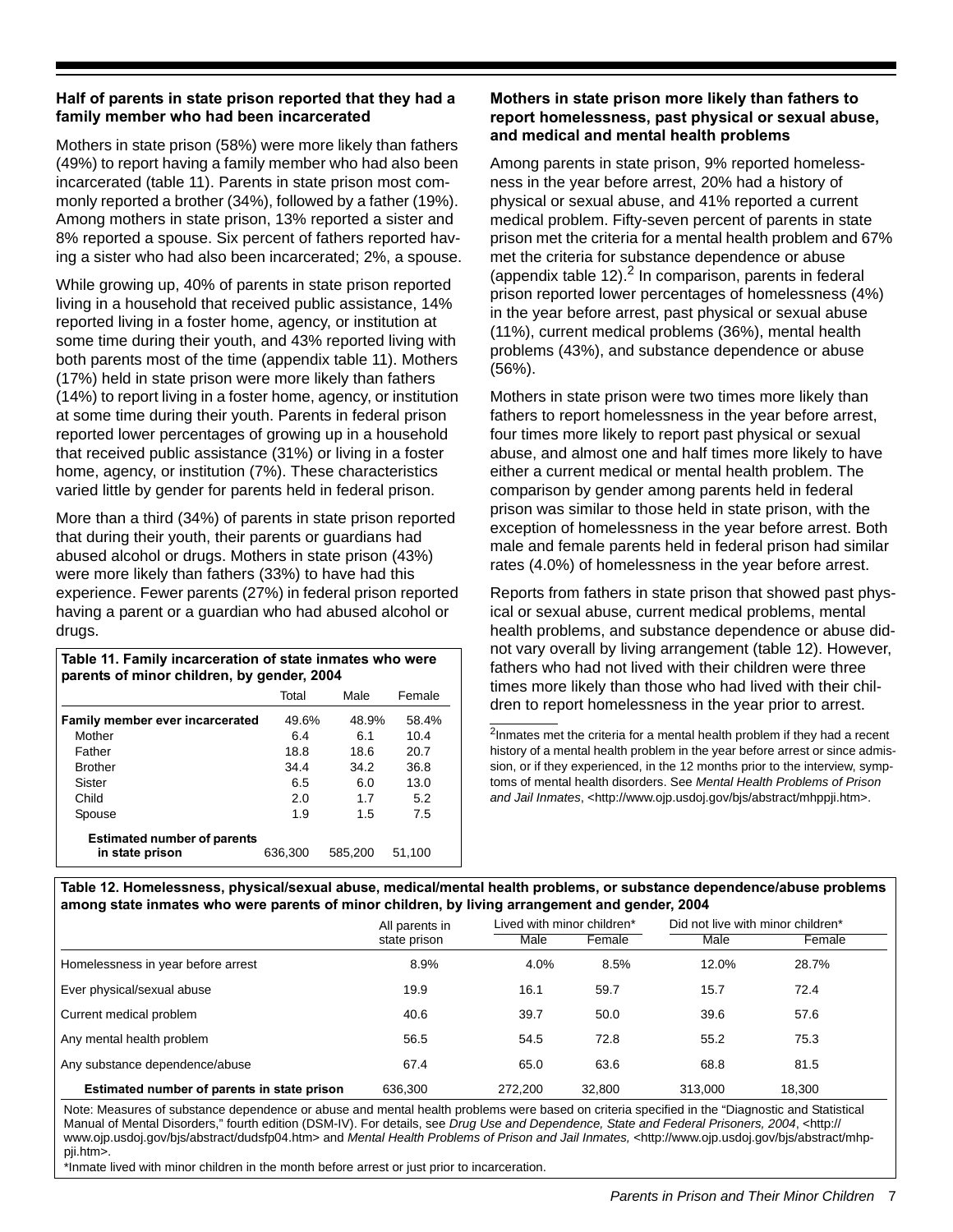Mothers held in state prison who had not lived with their children were three times more likely to report homelessness (29%) than those who had lived with their children (9%). Mothers who had not lived with their children were also more likely to report past physical and sexual abuse, current medical problems, and substance dependence or abuse than those who had lived with their children.

## **More than 4 in 10 parents in the nation's prisons who met the criteria for substance dependence or abuse had received treatment since admission**

About 4 in 10 parents in state prison who met the criteria for substance dependence or abuse reported ever receiving treatment for drug or alcohol abuse; 56% reported participating in other drug or alcohol abuse programs (appendix table 13). Forty-three percent of parents who met the criteria reported treatment since admission. For fathers (10%) and mothers (14%), placement in a residential facility or unit for drug or alcohol abuse was the most common treatment since admission. Parents held in federal prison who met the criteria for substance dependence or abuse reported similar percentages of alcohol or drug treatment and program participation.

Of parents in state prison who had a mental health problem, 46% reported ever receiving treatment. About a third (31%) had been treated since admission. Prescription medication was the most common treatment for both those who had reported ever having treatment (38%) and for those who had received treatment since admission (25%).

About a third (33%) of parents in state prison with a mental health problem reported that they had ever received therapy and 18% reported they had ever had an overnight hospital stay. A fifth (21%) of parents with a mental health problem reported that they had received therapy since admission; 5% had an overnight hospital stay.

Mothers were more likely than fathers to report treatment for mental health problems either before or after admission to a state prison. In state prison, prescribed medication was the most common treatment for parents with a mental health problem.

While parents in federal prison were less likely than those in state prison to report mental health treatment, the patterns by gender were similar for both. Participation in alcohol, drug, or mental health treatment did not vary by whether parents had lived with their children in the month before arrest or just prior to incarceration (table 13).

#### **Table 13. Alcohol or drug and mental health treatment history of inmates in state prison who were parents of minor children and who had an alcohol or drug or mental health problem, by living arrangement and gender, 2004**

|                                                        | All parents in<br>state prison | Lived with minor children <sup>a</sup> |        |         | Did not live with minor children <sup>a</sup> |
|--------------------------------------------------------|--------------------------------|----------------------------------------|--------|---------|-----------------------------------------------|
|                                                        |                                | Male                                   | Female | Male    | Female                                        |
| Alcohol or drug treatment <sup>b</sup>                 |                                |                                        |        |         |                                               |
| Ever any treatment or programs                         | 69.8%                          | 68.9%                                  | 74.3%  | 69.6%   | 77.2%                                         |
| Received treatment since admission                     | 42.9                           | 41.7                                   | 46.4   | 43.0    | 49.8                                          |
| Estimated number of parents who had an alcohol or drug |                                |                                        |        |         |                                               |
| problem                                                | 428.600                        | 177.900                                | 20,900 | 215.000 | 14.800                                        |
| Mental health treatment <sup>c</sup>                   |                                |                                        |        |         |                                               |
| Ever any treatment                                     | 46.4%                          | 42.2%                                  | 70.4%  | 44.1%   | 77.3%                                         |
| Received treatment since admission                     | 30.9                           | 25.6                                   | 52.4   | 29.7    | 57.8                                          |
| Estimated number of parents who had a mental health    |                                |                                        |        |         |                                               |
| problem                                                | 359.200                        | 148.700                                | 23.900 | 172.900 | 13.700                                        |

aInmate lived with minor children in the month before arrest or just prior to incarceration.

bBased on parents in state prison who had an alcohol or drug problem.

<sup>c</sup>Based on parents in state prison who had a mental health problem.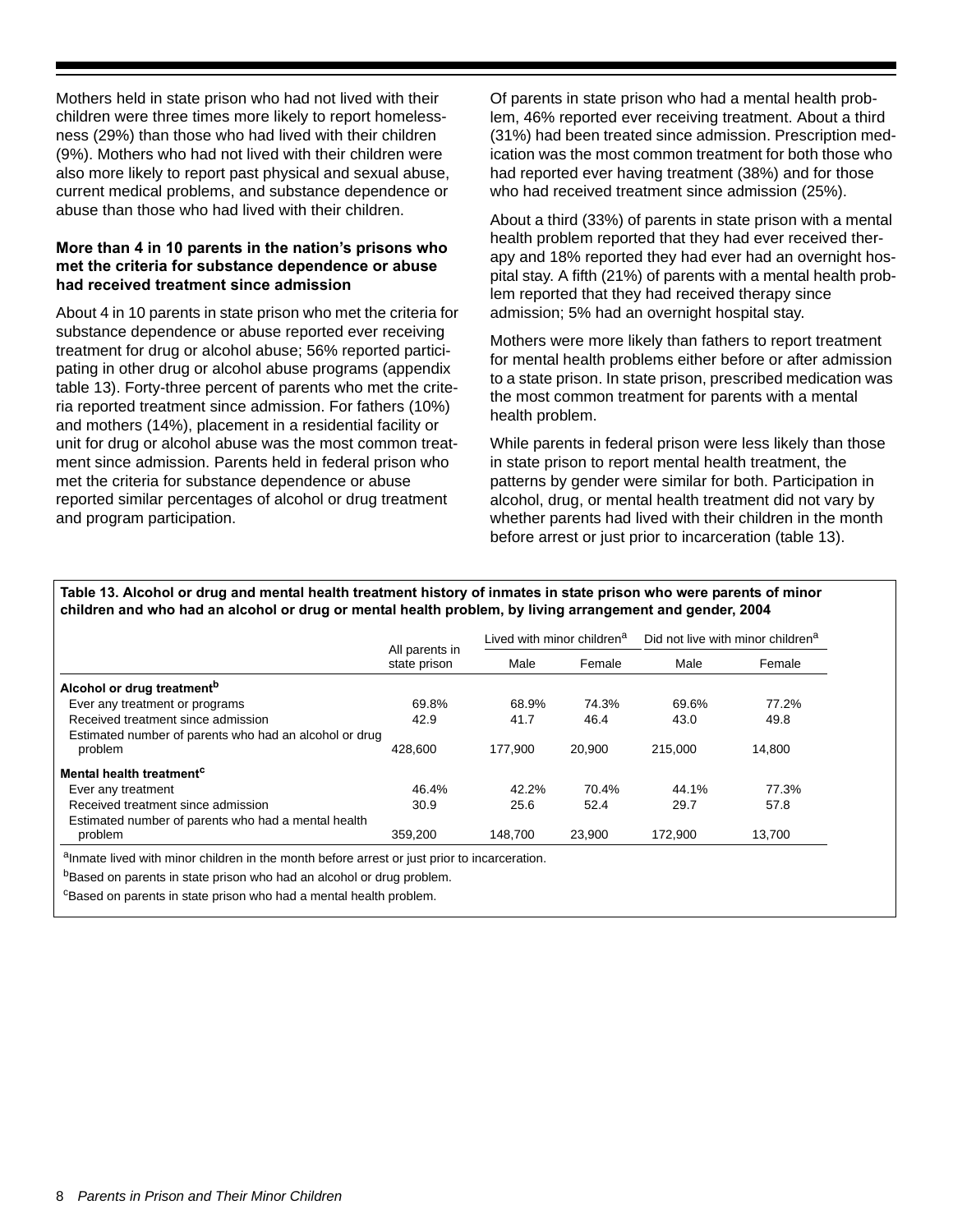## **Among parents in state prison, two-thirds reported they had a work assignment; over half had attended self-help or improvement classes since admissions**

In state prison, about 7 in 10 mothers (70%) and fathers (67%) reported participating in work assignments since admission (appendix table 14). About two-thirds (65%) of mothers and more than half (57%) of fathers had attended self-help or improvement classes. While mothers and fathers were equally likely to report participating in employment and educational programming, mothers (27%) were about two and a half times more likely than fathers (11%) to attend parenting or childrearing classes. Mothers and fathers (both 62%) were equally likely to report having a high school diploma or GED at admission.

Parents held in federal prison reported participating in work assignments and self-help programs and having a high school diploma or GED more frequently than parents in state prison. More than 9 in 10 parents in federal prison reported participating in a work assignment. Since admission, more than 7 in 10 had attended self-help or improvement classes. About 7 in 10 reported having a high school diploma or GED upon admission.

Similar percentages of participation in self-help or improvement classes were found between mothers and fathers in state prison who had lived with their children and those who had not lived with their children prior to arrest or incarceration (table 14). Mothers who had lived with their children prior to arrest or incarceration (72%) were more likely than mothers who had not lived with their children (67%) to participate in work assignments.

#### **Table 14. Work assignments, program participation, and education among state inmates who were parents of minor children, by living arrangement and gender, 2004**

|                                                  |                                                                                                                     |         | Lived with minor children <sup>a</sup> |         | Did not live with minor children <sup>a</sup> |
|--------------------------------------------------|---------------------------------------------------------------------------------------------------------------------|---------|----------------------------------------|---------|-----------------------------------------------|
|                                                  | All parents in<br>state prison<br>66.8%<br>57.2%<br>11.9<br>30.4<br>26.5<br>9.4<br>30.3<br>31.2<br>62.4%<br>636.300 | Male    | Female                                 | Male    | Female                                        |
| Work assignments <sup>b</sup>                    |                                                                                                                     | 67.9%   | 72.2%                                  | 65.7%   | 66.6%                                         |
| Self-help or improvement classes since admission |                                                                                                                     | 57.4%   | 65.4%                                  | 55.8%   | 63.4%                                         |
| Parenting or childrearing classes                |                                                                                                                     | 12.1    | 29.7                                   | 9.3     | 22.5                                          |
| Employment programs                              |                                                                                                                     | 30.6    | 33.2                                   | 30.1    | 26.9                                          |
| Vocational or job-training program               |                                                                                                                     | 26.2    | 27.0                                   | 26.8    | 22.2                                          |
| <b>Employment counseling</b>                     |                                                                                                                     | 9.6     | 12.4                                   | 8.8     | 11.3                                          |
| Education programs <sup>c</sup>                  |                                                                                                                     | 29.4    | 33.2                                   | 30.8    | 31.5                                          |
| Other pre-release programs <sup>d</sup>          |                                                                                                                     | 32.0    | 39.3                                   | 29.3    | 39.4                                          |
| Had GED or high school diploma upon admission    |                                                                                                                     | 63.0%   | 65.5%                                  | 62.2%   | 56.4%                                         |
| Estimated number of parents in state prison      |                                                                                                                     | 272.200 | 32,800                                 | 313.000 | 18.300                                        |

aInmate lived with their minor children in the month before arrest or just prior to incarceration.

b<sub>Includes</sub> work assignments both inside and outside the prison.

<sup>c</sup>Excludes vocational training. Includes basic classes up to 9th grade, high school diploma or GED classes, college level classes, or English as a second language.

<sup>d</sup>Includes inmate assistance/counseling groups, inmate self-help/personal improvement groups, including parent awareness groups, life skills/community adjustment classes, and other pre-release programs.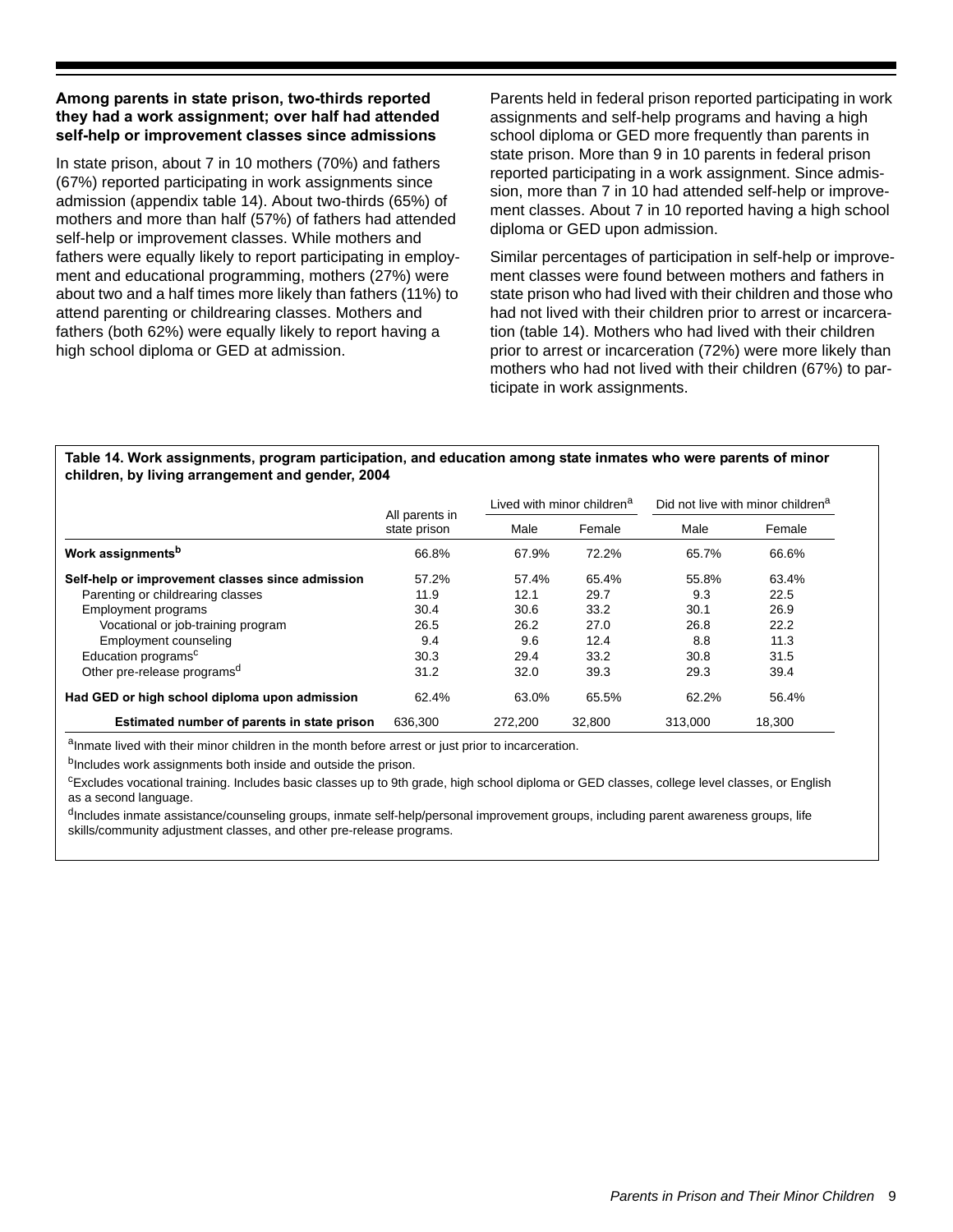## **Mothers in prison had served less time at time of interview and expected to be released in a shorter amount of time than fathers**

Over half (52%) of parents in state prison had served between 12 and 59 months at the time of their interview (appendix table 15). A quarter (26%) had been in prison 60 months or more. Mothers and fathers were equally likely to have been in prison for 12 to 59 months. For longer lengths of stay, mothers (13%) were less likely than fathers (27%) to have been in prison for 60 or more months.

About 4 in 10 mothers in state prison expected to be released within 6 months. An additional 21% expected to be released in 6 to 11 months. Among fathers in state prison, a quarter expected to be released in less than 6

months and 15% percent expected to be released in 6 to 11 months. Compared to mothers in federal prison, fathers had served more of their sentence at the time of their interviews and expected to have a longer time remaining until their release.

Time served and time expected until release varied little for fathers by whether they had lived with their children in the month before arrest or just prior to incarceration while differences were found among women (table 15). Compared to mothers who had not lived with their children in the month before arrest or just prior incarceration (46%), mothers who had lived with their children (39%) were less likely to expect to be released in less than 6 months.

#### **Table 15. Time served since admission and time to be served until expected release among state inmates who were parents of minor children, by gender, 2004**

|                                                         |                             |         | Lived with minor children <sup>a</sup> |         | Did not live with minor children <sup>a</sup> |
|---------------------------------------------------------|-----------------------------|---------|----------------------------------------|---------|-----------------------------------------------|
|                                                         | All parents in state prison | Male    | Female                                 | Male    | Female                                        |
| Time served since admission <sup>b</sup>                |                             |         |                                        |         |                                               |
| Less than 6 months                                      | 9.4%                        | 8.4%    | 17.9%                                  | 8.8%    | 17.8%                                         |
| 6-11 months                                             | 13.1                        | 11.7    | 19.9                                   | 13.3    | 19.4                                          |
| 12-59 months                                            | 51.9                        | 52.5    | 47.8                                   | 51.8    | 53.8                                          |
| $60+$ months                                            | 25.5                        | 27.4    | 14.5                                   | 26.1    | 9.0                                           |
| Time left to be served on current sentence <sup>c</sup> |                             |         |                                        |         |                                               |
| Less than 6 months                                      | 26.7%                       | 25.4%   | 39.0%                                  | 25.4%   | 46.0%                                         |
| 6-11 months                                             | 15.4                        | 15.0    | 20.5                                   | 14.8    | 20.3                                          |
| 12-59 months                                            | 37.9                        | 37.6    | 30.2                                   | 39.8    | 26.4                                          |
| $60+$ months                                            | 17.8                        | 19.6    | 9.1                                    | 17.7    | 6.4                                           |
| No release expected                                     | 2.3                         | 2.4     | 1.2                                    | 2.3     | $\lambda$                                     |
| Estimated number of parents in state prison             | 636,300                     | 272,200 | 32,800                                 | 313,000 | 18.300                                        |

^Estimate not reported. Sample size too small (10 or fewer) to provide reliable data.

aInmate lived with minor children in the month before arrest or just prior to incarceration.

bBased on time served from admission until time of interview.

<sup>c</sup>Based on time from interview to expected date of release.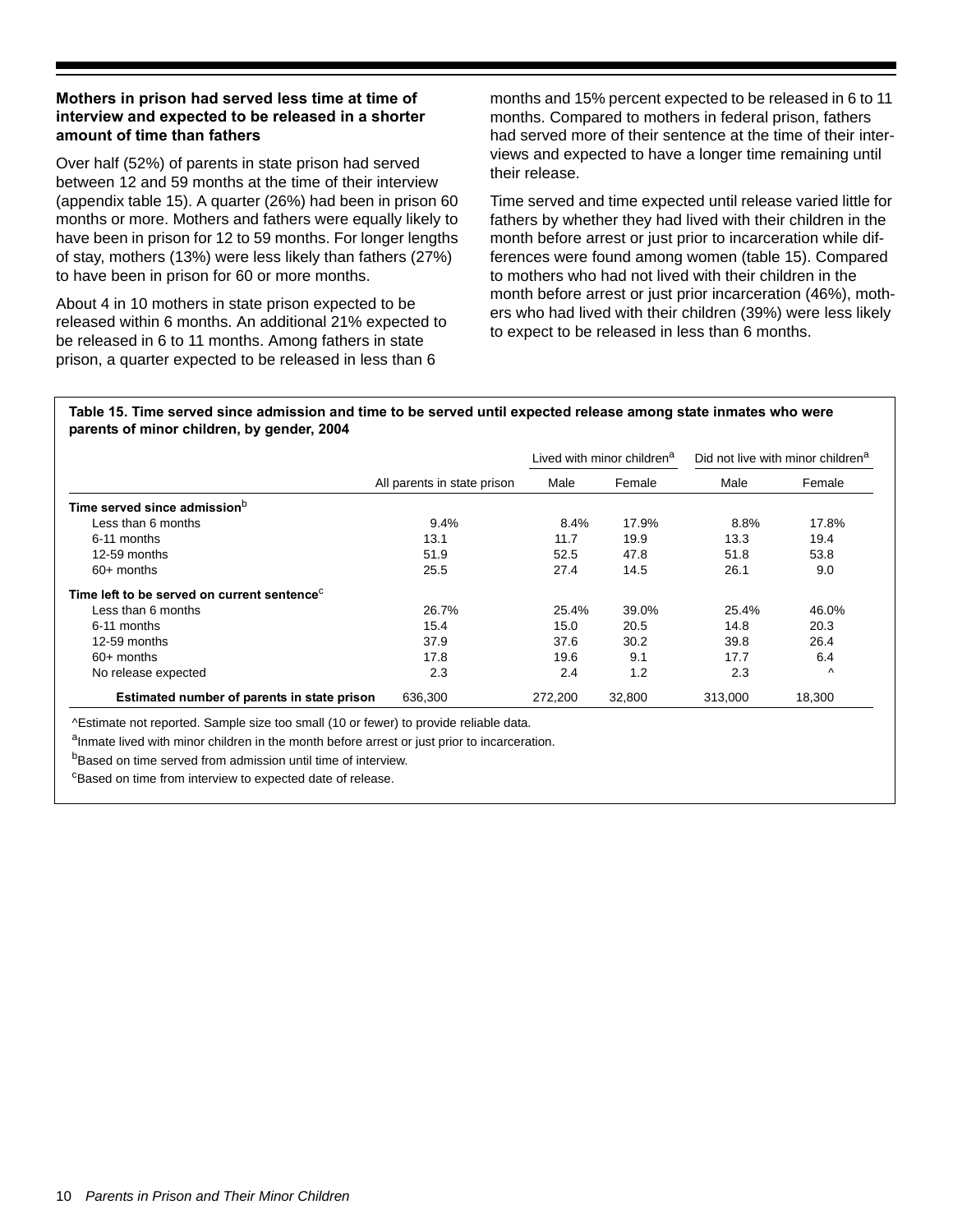## **Methodology**

## *Survey of Inmates in State and Federal Correctional Facilities*

The Survey of Inmates in State and Federal Correctional Facilities (SISFCF), 2004, is comprised of two separate surveys. One survey is conducted in state adult correctional facilities and the other is conducted in federal correctional facilities. The surveys provide nationally representative data on state prison inmates and sentenced federal inmates. Both surveys use the same questionnaire and a stratified two-stage sample design where facilities are selected in the first stage and inmates to be interviewed in the second stage.

The state prison sample was selected from a universe of 1,585 facilities that were either enumerated in the 2000 Census of State and Federal Correctional Facilities (CSFCF), or had opened between the completion of the Census and April 1, 2003. A total of 287 state prisons participated in the survey; 2 state prisons refused, 11 were closed or had no inmates to survey, and 1 was erroneously included in the universe.

The federal prison sample was selected from 148 prisons and satellite facilities holding inmates on January 4, 2003. Thirty-nine of the 40 federal prisons selected participated in the survey.

A total of 14,499 inmates in the state facilities were interviewed; 1,653 inmates refused to participate, resulting in a second-stage nonresponse rate of 10.2%. A total of 3,686 inmates in federal facilities were interviewed and 567 refused to participate, for a second-stage nonresponse rate of 13.3%. After the initial sample of inmates, a secondary sample of 1 in 3 drug offenders was selected for participation in the federal survey.

## *Accuracy of the estimates*

The accuracy of the 2004 SISFCF depends on sampling and measurement errors. Sampling errors occur by chance because a sample rather than a complete enumeration of the population was conducted. Measurement error can be attributed to many sources, such as nonresponse, recall difficulties, differences in the interpretation of questions among inmates, and processing errors.

The sampling error, as measured by an estimated standard error, varies by the size of the estimate and the size of the base population. These standard errors may be used to construct confidence intervals around percentages. For example, the 95-percent confidence interval around the percentage of state inmates who reported being a parent is approximately 51.9% plus or minus 1.96 times 1.41% (or 49.1% to 54.7%).

These standard errors may also be used to test the statistical significance of the difference between two sample statistics by pooling the standard errors of the two sample estimates. For example, the standard error of the difference between male and female state inmate parents who lived with their children in the month before arrest or just prior to incarceration would be 3.69% (or the square root of the sum of the squared standard errors for each group). The 95% confidence interval around the difference would be 1.96% times 3.69% (or 7.23%). Since the difference of 17.7% (64.2% minus 46.5%) is greater than 7.2%, the difference would be considered statistically significant. Differences discussed in this report were significant at the 95% confidence level.

## *Number of parents in prison who had minor children*

To estimate the number of parents by gender in the 1991, 1997, and 2004 SISFCF survey years, the distribution of parents from each of the survey years was applied to the prisoner custody population by gender for that specific year. In 1999 and 2007, the surveys were not conducted. To estimate the number of parents by gender in 1999, the distribution of parents from the 1997 SISFCF was applied to the prisoner custody population by gender in 1999. The distribution of parents by gender from the 2004 SISFCF was used to estimate the number of parents in prison at midyear 2007, by applying the distribution to the midyear 2007 prisoner custody population by gender.

In 2007, 2004, and 1999, the total federal custody population included inmates held in privately operated facilities and community corrections centers (30,379 in 2007; 24,768 in 2004; and 3,828 in privately operated facilities in 1999). In 1991 and 1997 the number of inmates in these facilities was not known.

The 2007 estimates of the number of parents by race and gender were calculated based on the 2004 SISFCF distribution of parents, which was then applied to the midyear 2007 custody population, by race and gender. The 2004 estimates of the number of parents in prison by race and gender were calculated using the same method except the 2004 SISFCF distribution was applied to the midyear 2004 custody population, by race and gender.

## *Number of minor children of parents in prison*

For this report, published estimates for 1991, 1997, and 1999 were re-estimated to ensure comparability for the period covered. The 2004 SISFCF allowed prisoners to report a maximum of ten children. The 1997 SISFCF only allowed prisoners to report a maximum of six children and the 1991 SISFCF only allowed prisoners to report a maximum of five children.The 1997 distribution for six children was used to estimate the number of prisoners with six children in 1991. The 2004 distribution for seven through ten children was used to estimate the number of prisoners with seven through ten children in both 1991 and 1997.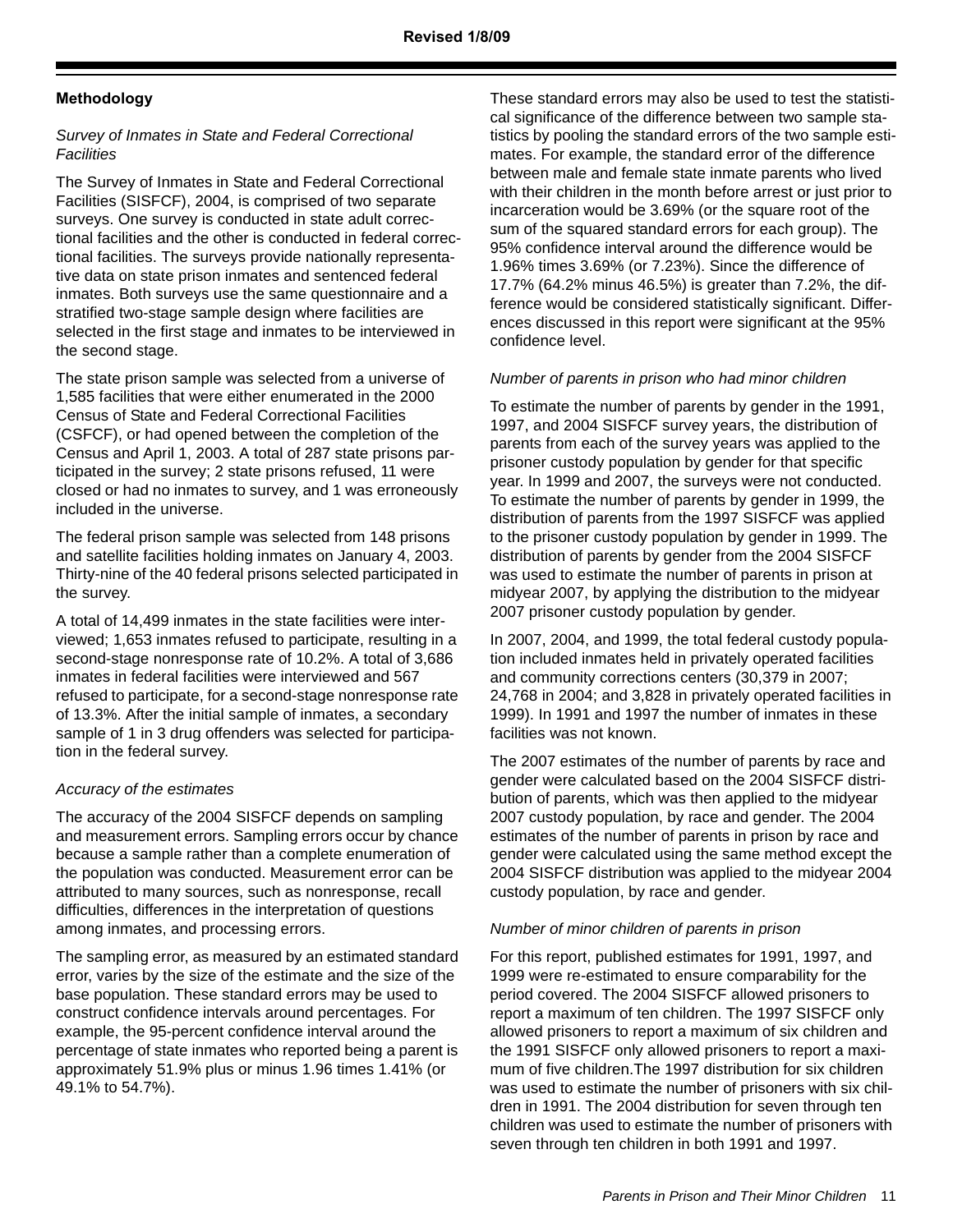**U.S. Department of Justice** Office of Justice Programs Bureau of Justice Statistics

Washington, DC 20531

Official Business Penalty for Private Use \$300



## **Revised 1/8/09**

For each year, the estimated number of parents by gender was multiplied by the number of minor children reported by male and by female inmates. The estimates were then summed by gender for each year and reported as the totals. Because this estimation method was used, estimates presented in this report may not be comparable to previously published BJS reports. See *Incarcerated Par*ents and Their Children at <http://www.ojp.usdoj.gov/bjs/ abstract/iptc.htm>.

The 2007 estimates by race and gender for the number of minor children of parents in prison were calculated based on the 2004 SISFCF distribution of parents and the number of minor children they reported. This distribution was then applied to the midyear 2007 custody population by race and gender. The estimated number of parents by race and gender was multiplied by the number of minor children they reported. The estimates were summed by race and gender for each year and reported as the totals. The 2004 race and gender estimates for the number of minor children of parents in prison were calculated using this same method except the 2004 SISFCF distribution was applied to the midyear 2004 custody population, by race and gender.

The Bureau of Justice Statistics is the statistical agency of the U.S. Department of Justice. Jeffrey L. Sedgwick is director.

This Special Report was written by Lauren E. Glaze and Laura M. Maruschak. William J. Sabol, Ph.D. and Christopher J. Mumola provided statistical review. Lara E. Allen and Margaret E. Noonan verified the report.

Georgette Walsh edited the report, Tina Dorsey produced the report, and Jayne Robinson prepared the report for final printing, under the supervision of Doris J. James.

August 2008, NCJ 222984

This report in portable document format and in ASCII and its related statistical data and tables (includes 20 appendix tables) are available at the BJS World Wide Web Internet site: <http:// www.ojp.usdoj.gov/bjs/abstract/pptmc.htm>.

## **Office of Justice Programs**

*Innovation • Partnerships • Safer Neighborhoods* <http://www.ojp.usdoj.gov>.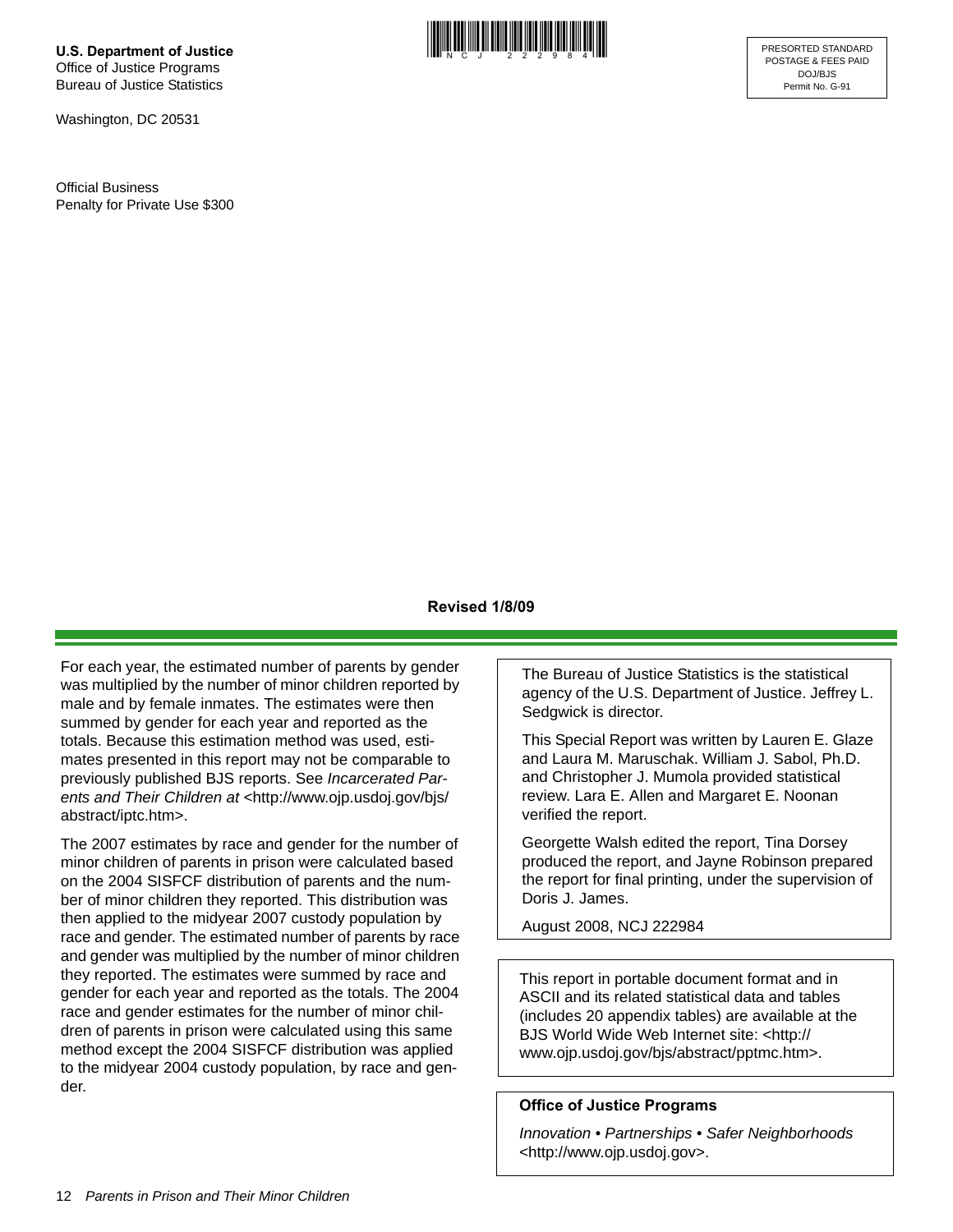#### **Appendix table 1. Estimated number of parents in state and federal prisons and their minor children, by inmate's gender**

|                          |           |           | Parents in state prison |         |         | Parents in federal prison <sup>a</sup> |        |
|--------------------------|-----------|-----------|-------------------------|---------|---------|----------------------------------------|--------|
|                          | Total     | Total     | Male                    | Female  | Total   | Male                                   | Female |
| <b>Number of parents</b> |           |           |                         |         |         |                                        |        |
| 2007                     | 809,800   | 686,000   | 627.800                 | 58,200  | 123.800 | 116,400                                | 7,400  |
| $2004^{b}$               | 754,900   | 644,100   | 592,300                 | 51,800  | 110,800 | 104,200                                | 6,600  |
| 1999                     | 721.500   | 642,300   | 593.800                 | 48,500  | 79.200  | 74,100                                 | 5,100  |
| 1997                     | 649.500   | 587.000   | 544.100                 | 42.900  | 62.500  | 58.500                                 | 4,000  |
| 1991                     | 452,500   | 413,100   | 386,500                 | 26,600  | 39,400  | 36,500                                 | 2,900  |
| Number of minor children |           |           |                         |         |         |                                        |        |
| 2007                     | 1,706,600 | 1.427.500 | 1,296,500               | 131,000 | 279.100 | 262,700                                | 16,400 |
| 2004 <sup>b</sup>        | 1.590.100 | 1,340,300 | 1,223,700               | 116,600 | 249.800 | 235,200                                | 14,600 |
| 1999 <sup>c</sup>        | 1,515,200 | 1,338,900 | 1,223,400               | 115,500 | 176,300 | 165,700                                | 10,600 |
| 1997 <sup>c</sup>        | 1.362.900 | 1,223,800 | 1,121,400               | 102,400 | 139.100 | 130,800                                | 8,300  |
| 1991 <sup>c</sup>        | 945.600   | 860,300   | 802,300                 | 58,000  | 85,100  | 79,200                                 | 5,900  |

Note: See *Methodology* for details about estimation methods.

aEstimates were based on the prisoner custody population in each year. The total custody population included inmates held in privately operated facilities and community corrections centers (30,379 in 2007; 24,768 in 2004; and 3,828 inmates in privately operated facilities in 1999). In 1991 and 1997, the number of inmates in these facilities was not known.

<sup>b</sup>Numbers were estimated based on the June 30, 2004, custody population in state (1,241,034) and federal (176,156) prisons.

c Estimates may not be comparable to previously published BJS reports. See *Methodology* for more detail.

#### **Appendix table 2. Estimated number of parents in state and federal prisons and their minor children, by inmate's gender, race, and Hispanic origin, 2004 and 2007**

|                        |                    | Male               |                           |          |                    |        | Female                    |          |
|------------------------|--------------------|--------------------|---------------------------|----------|--------------------|--------|---------------------------|----------|
|                        | Total <sup>a</sup> | White <sup>b</sup> | <b>Black</b> <sup>b</sup> | Hispanic | Total <sup>a</sup> | Whiteb | <b>Black</b> <sup>b</sup> | Hispanic |
| <b>State inmates</b>   |                    |                    |                           |          |                    |        |                           |          |
| Number of parents      |                    |                    |                           |          |                    |        |                           |          |
| 2007                   | 627,800            | 197,800            | 262,400                   | 127,600  | 58,200             | 29,000 | 16,100                    | 8,800    |
| $2004^{\circ}$         | 592,300            | 189,800            | 279,500                   | 113,100  | 51,800             | 23,300 | 19,000                    | 8,200    |
| Number of children     |                    |                    |                           |          |                    |        |                           |          |
| 2007                   | 1,296,500          | 373,400            | 577,900                   | 263,500  | 131,000            | 60.000 | 39,600                    | 22,900   |
| $2004^{\circ}$         | 1,223,700          | 358,000            | 611,600                   | 233,000  | 116,600            | 47,900 | 45,700                    | 21,000   |
| <b>Federal inmates</b> |                    |                    |                           |          |                    |        |                           |          |
| Number of parents      |                    |                    |                           |          |                    |        |                           |          |
| 2007                   | 116,400            | 25,900             | 57,000                    | 32,500   | 7.400              | 2,700  | 2,200                     | 2,300    |
| 2004 <sup>c</sup>      | 104,200            | 20,900             | 49,300                    | 31,000   | 6,600              | 2,000  | 2,100                     | 2,200    |
| Number of children     |                    |                    |                           |          |                    |        |                           |          |
| 2007                   | 262,700            | 45,100             | 144,800                   | 71,200   | 16,400             | 5,600  | 5,100                     | 5,200    |
| $2004^{\circ}$         | 235,200            | 36.300             | 125,400                   | 67,800   | 14,600             | 4,200  | 4.900                     | 4,900    |

Note: See *Methodology* for estimation methods.

aIncludes other races. Other races include American Indians, Alaska Natives, Asians, Native Hawaiians, other Pacific Islanders, and persons identifying two or more races.

bExcludes persons of Hispanic or Latino origin.

 $c$ Numbers were estimated based on the June 30, 2004 custody population in state (1,241,034) and federal (176,156) prisons.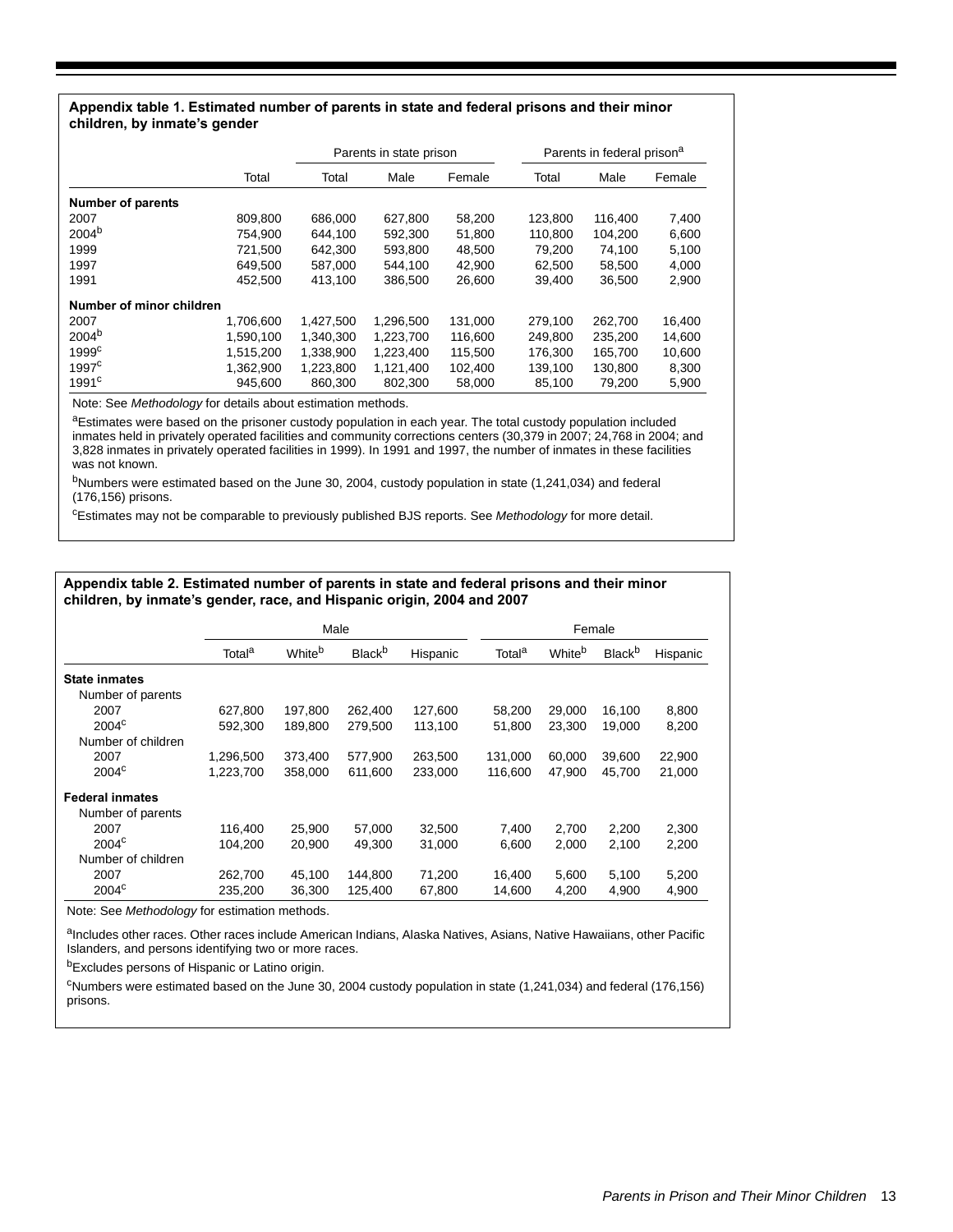#### **Appendix table 3. State and federal inmates who reported having minor children, by gender, race, and Hispanic origin, 2004**

|                        |                                           |      | Number of minor children |      |           |
|------------------------|-------------------------------------------|------|--------------------------|------|-----------|
|                        | Percent of inmates<br>with minor children | 1    | 2                        | 3    | 4 or more |
| <b>State inmates</b>   | 51.9%                                     | 22.5 | 14.8                     | 8.1  | 6.5       |
| Male*                  | 51.2%                                     | 22.7 | 14.4                     | 7.8  | 6.3       |
| White, non-Hispanic    | 44.8%                                     | 21.6 | 12.9                     | 6.5  | 3.8       |
| Black, non-Hispanic    | 54.0%                                     | 23.3 | 14.4                     | 7.9  | 8.4       |
| Hispanic               | 57.0%                                     | 23.4 | 17.6                     | 9.7  | 6.3       |
| Female*                | 61.7%                                     | 20.7 | 19.3                     | 12.4 | 9.3       |
| White, non-Hispanic    | 61.8%                                     | 23.0 | 21.7                     | 10.6 | 6.4       |
| Black, non-Hispanic    | 61.0%                                     | 18.1 | 17.8                     | 14.1 | 11.1      |
| Hispanic               | 64.1%                                     | 18.3 | 15.9                     | 14.1 | 15.8      |
| <b>Federal inmates</b> | 62.9%                                     | 24.4 | 17.8                     | 10.9 | 9.8       |
| Male*                  | 63.4%                                     | 24.8 | 17.9                     | 10.9 | 9.9       |
| White, non-Hispanic    | 47.8%                                     | 26.2 | 12.7                     | 6.3  | 2.5       |
| Black, non-Hispanic    | 70.0%                                     | 24.2 | 18.1                     | 12.9 | 14.8      |
| Hispanic               | 68.5%                                     | 23.4 | 23.7                     | 12.5 | 8.9       |
| Female*                | 55.9%                                     | 19.5 | 17.0                     | 10.7 | 8.7       |
| White, non-Hispanic    | 47.4%                                     | 17.9 | 14.6                     | 8.5  | 6.5       |
| Black, non-Hispanic    | 55.2%                                     | 18.1 | 16.3                     | 10.2 | 10.6      |
| Hispanic               | 63.4%                                     | 21.6 | 18.2                     | 13.9 | 9.6       |

Note: See appendix table 16 for estimated total counts.

\*Includes inmates of other races. Other races include American Indians, Alaska Natives, Asians, Native Hawaiians, other Pacific Islanders, and persons identifying two or more races.

#### **Appendix table 4. Percent of state and federal inmates who were parents of minor children, by selected characteristics and gender, 2004**

|       |       | Parents in state prison |       | Parents in federal prison                               |        |
|-------|-------|-------------------------|-------|---------------------------------------------------------|--------|
| Total | Male  | Female                  | Total | Male                                                    | Female |
| 51.9% | 51.2% | 61.7%                   | 62.9% | 63.4%                                                   | 55.9%  |
|       |       |                         |       |                                                         |        |
| 46.3% | 44.8% | 61.8%                   | 47.8% | 47.8%                                                   | 47.4%  |
| 54.4  | 54.0  | 61.0                    | 69.2  | 70.0                                                    | 55.2   |
| 57.4  | 57.0  | 64.1                    | 68.1  | 68.5                                                    | 63.4   |
| 51.5  | 50.8  | 59.6                    | 61.8  | 61.9                                                    | 60.7   |
|       |       |                         |       |                                                         |        |
| 71.3% | 71.3% | 71.0%                   | 75.7% | 76.9%                                                   | 60.2%  |
| 36.2  | 35.3  | 40.9                    | 36.9  | 38.2                                                    | 33.2   |
| 55.0  | 54.7  | 59.0                    | 58.8  | 59.0                                                    | 56.1   |
| 64.2  | 63.9  | 66.4                    | 68.9  | 68.8                                                    | 69.7   |
| 44.6  | 43.7  | 60.6                    | 57.7  | 58.1                                                    | 52.4   |
|       |       |                         |       |                                                         |        |
| 49.5% | 48.6% | 61.8%                   | 65.6% | 66.2%                                                   | 57.6%  |
| 55.2  | 54.6  | 63.8                    | 70.5  | 71.0                                                    | 64.3   |
| 51.3  | 50.6  | 64.1                    | 62.4  | 62.8                                                    | 56.6   |
| 52.1  | 51.6  | 58.7                    | 63.9  | 64.6                                                    | 54.8   |
| 48.5  | 47.3  | 59.2                    | 54.6  | 55.1                                                    | 49.8   |
|       |       |                         |       |                                                         |        |
| 51.6% | 50.8% | 61.8%                   | 62.2% | 62.7%                                                   | 54.8%  |
| 56.7  | 56.6  | 64.7                    | 67.5  | 67.7                                                    | 64.2   |
|       |       |                         |       | Note: See appendix table 16 for estimated total counts. |        |

\*Other race includes American Indians, Alaska Natives, Asians, Native Hawaiians, other Pacific Islanders, and persons identifying two or more races.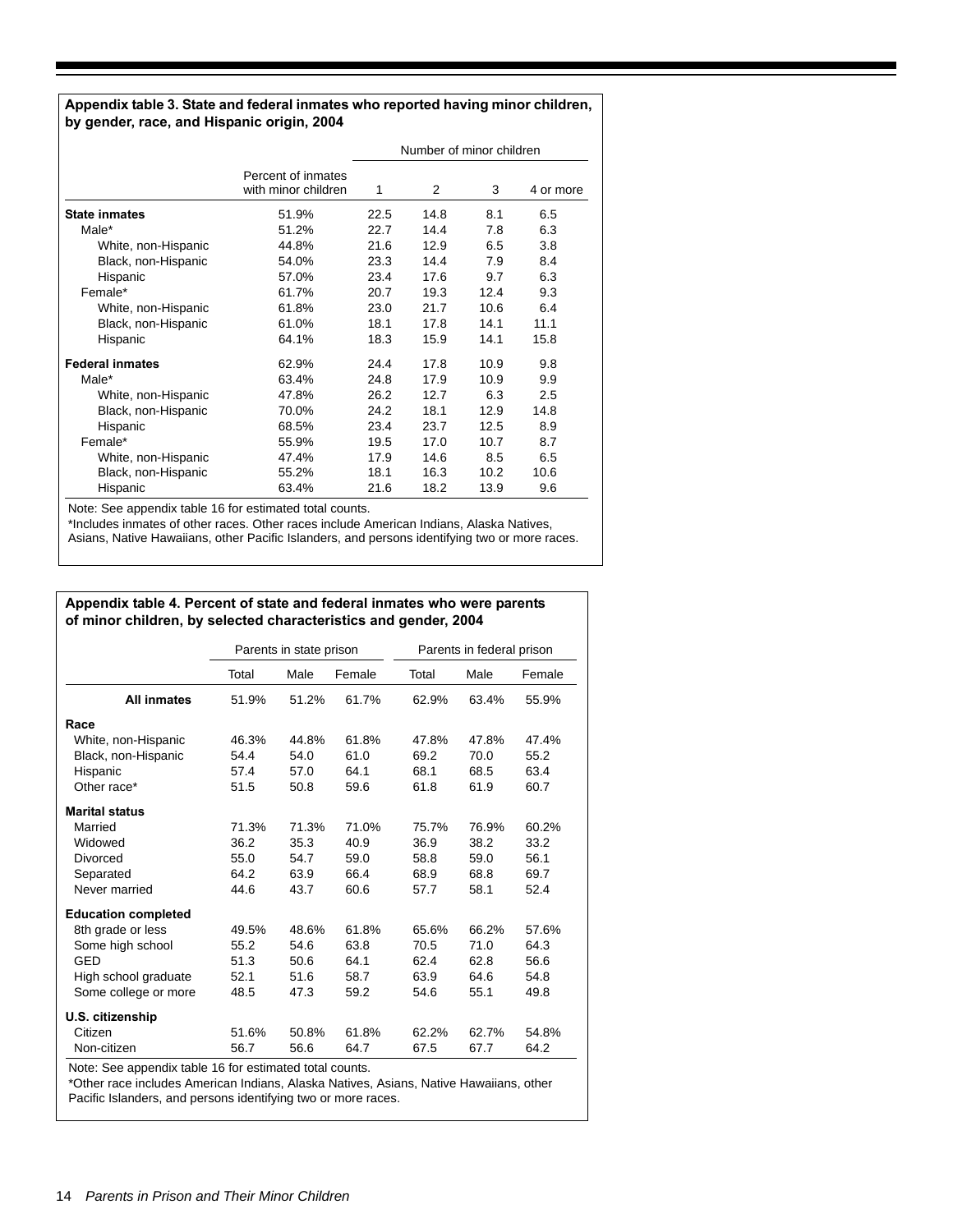#### **Appendix table 5. Percent of state and federal inmates who were parents of minor children, by current offense and gender, 2004**

|                             |       | Parents in state prison |        |       | Parents in federal prison |           |  |  |
|-----------------------------|-------|-------------------------|--------|-------|---------------------------|-----------|--|--|
| Current offense             | Total | Male                    | Female | Total | Male                      | Female    |  |  |
| <b>All inmates</b>          | 51.9% | 51.2%                   | 61.7%  | 62.9% | 63.4%                     | 55.9%     |  |  |
| <b>Violent</b>              | 47.5% | 47.1%                   | 57.3%  | 49.9% | 49.8%                     | 52.4%     |  |  |
| Homicide <sup>a</sup>       | 40.3  | 39.9                    | 46.6   | 51.6  | 51.7                      | ٨         |  |  |
| Sexual assault <sup>b</sup> | 45.4  | 45.3                    | 61.9   | 30.7  | 30.1                      | $\lambda$ |  |  |
| Robbery                     | 47.0  | 46.5                    | 59.6   | 49.5  | 49.5                      | 49.2      |  |  |
| Assault                     | 56.9  | 56.5                    | 64.2   | 56.2  | 56.5                      | $\wedge$  |  |  |
| <b>Property</b>             | 49.9% | 48.2%                   | 64.7%  | 53.8% | 53.5%                     | 55.5%     |  |  |
| <b>Burglary</b>             | 44.4  | 43.8                    | 61.4   | 29.0  | $\lambda$                 | $\lambda$ |  |  |
| Larceny                     | 49.9  | 47.8                    | 61.8   | 40.9  | $\lambda$                 | $\wedge$  |  |  |
| Motor vehicle theft         | 52.0  | 51.2                    | 67.6   | 43.8  | $\wedge$                  | $\lambda$ |  |  |
| Fraud                       | 60.2  | 56.8                    | 68.1   | 58.7  | 59.2                      | 56.5      |  |  |
| Drug                        | 59.6% | 59.3%                   | 62.5%  | 67.6% | 68.7%                     | 54.5%     |  |  |
| Possession                  | 56.9  | 55.9                    | 64.3   | 63.0  | 64.5                      | $\wedge$  |  |  |
| Trafficking                 | 61.3  | 61.3                    | 61.7   | 67.9  | 68.9                      | 55.9      |  |  |
| <b>Public-order</b>         | 59.9% | 59.6%                   | 65.0%  | 62.4% | 62.3%                     | 64.7%     |  |  |
| Weapons                     | 64.9  | 64.9                    | 66.4   | 63.8  | 63.8                      | 65.6      |  |  |
| <b>DWI</b>                  | 52.9  | 52.6                    | 59.3   | 38.7  | $\lambda$                 | Λ         |  |  |

Note: See appendix table 17 for estimated total counts.

^Estimate not reported. Sample size too small (10 or fewer) to provide reliable data.

aIncludes murder and manslaughter.

b<sub>Includes</sub> rape and other sexual assault.

#### **Appendix table 6. Percent of state and federal inmates who were parents of minor children, by criminal history and gender, 2004**

|                                  |       | Parents in state prison |        |          | Parents in federal prison |        |
|----------------------------------|-------|-------------------------|--------|----------|---------------------------|--------|
|                                  | Total | Male                    | Female | Total    | Male                      | Female |
| <b>All inmates</b>               | 51.9% | 51.2%                   | 61.7%  | 62.9%    | 63.4%                     | 55.9%  |
| Status at time of current arrest |       |                         |        |          |                           |        |
| None                             | 50.4% | 49.9%                   | 58.3%  | 63.3%    | 64.1%                     | 53.8%  |
| <b>Status</b>                    | 54.0  | 53.0                    | 65.5   | 61.8     | 61.7                      | 63.8   |
| On parole                        | 50.0  | 49.6                    | 59.6   | 59.5     | 60.0                      | 46.1   |
| On probation                     | 57.2  | 56.1                    | 67.3   | 64.5     | 64.1                      | 69.7   |
| Escaped from custody             | 43.6  | 40.9                    | 66.5   | $\wedge$ | Λ                         | Λ      |
| Criminal history <sup>a</sup>    |       |                         |        |          |                           |        |
| None                             | 48.0% | 47.0%                   | 57.9%  | 57.4%    | 58.0%                     | 53.0%  |
| Priors                           | 53.2  | 52.5                    | 63.5   | 66.0     | 66.3                      | 59.9   |
| Violent recidivists <sup>b</sup> | 52.3  | 51.9                    | 63.6   | 62.6     | 62.7                      | 59.1   |
| Drug recidivists only            | 61.9  | 62.4                    | 58.7   | 70.3     | 71.3                      | 54.5   |
| Other recidivists <sup>c</sup>   | 53.5  | 52.4                    | 64.2   | 67.7     | 68.1                      | 61.6   |
| Number of prior incarcerations   |       |                         |        |          |                           |        |
| 0                                | 50.8% | 49.8%                   | 61.4%  | 62.0%    | 62.8%                     | 53.9%  |
| 1                                | 53.2  | 52.5                    | 63.9   | 60.8     | 61.0                      | 56.4   |
| $2 - 4$                          | 53.1  | 52.7                    | 60.6   | 68.8     | 69.0                      | 61.0   |
| $5-9$                            | 50.6  | 50.2                    | 60.5   | 62.0     | 61.6                      | 76.2   |
| 10 or more                       | 53.9  | 53.2                    | 65.2   | 61.7     | 60.3                      | 80.5   |

Note: See appendix table 17 for estimated total counts.

^Estimate not reported. Sample size too small (10 or fewer) to provide reliable data.

aIncludes prior probation, parole, and incarceration sentences.

bRecidivists with at least one current or past violent offense.

cIncludes recidivists with unknown offense types.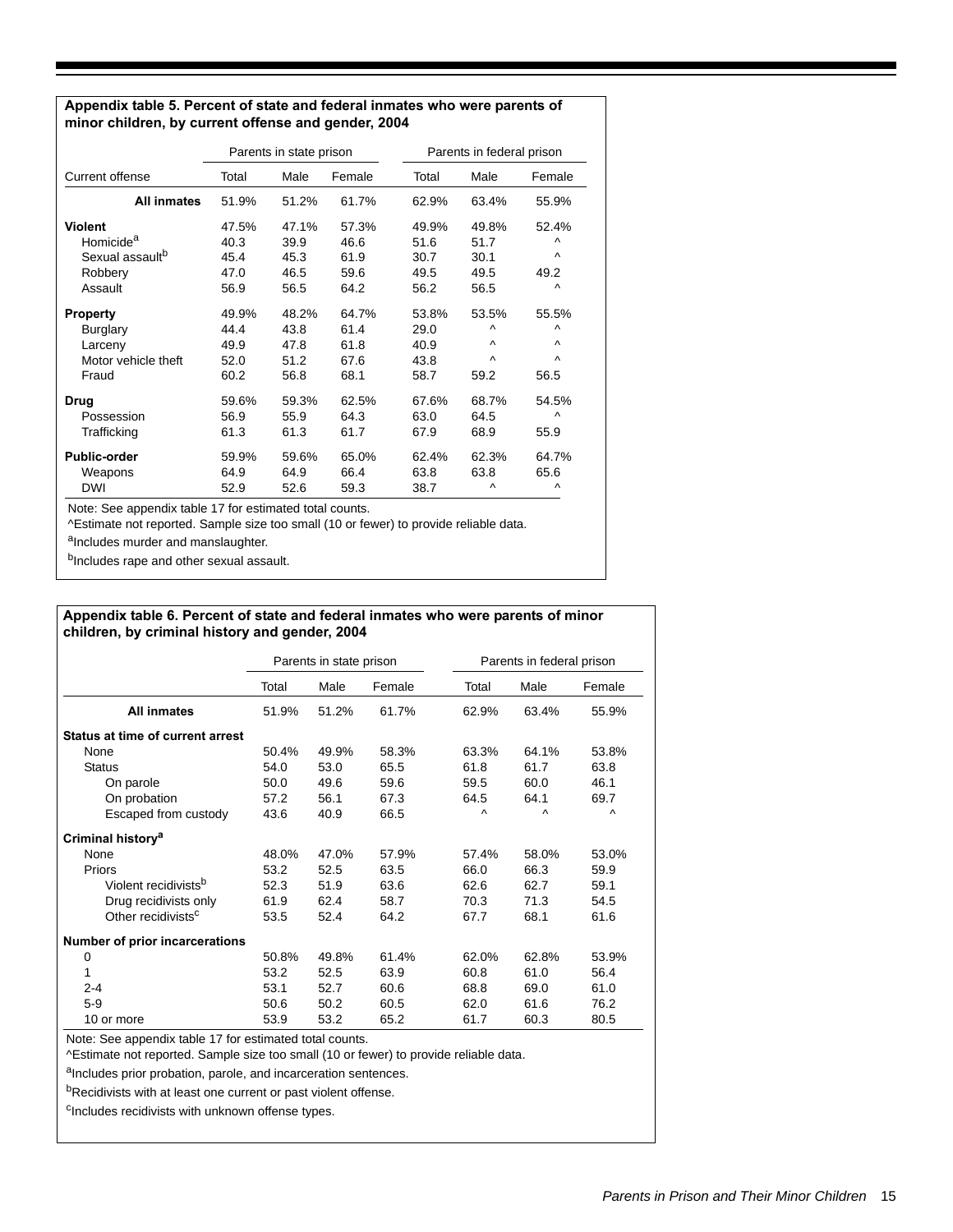## **Appendix table 7. Parents in federal prison who reported living with their minor children in the month before arrest or just prior to incarceration, by gender, 2004**

|                                                                  | Parents in federal prison |        |        |  |  |
|------------------------------------------------------------------|---------------------------|--------|--------|--|--|
| Lived with their minor children                                  | Total                     | Male   | Female |  |  |
| In month before arrest                                           | 48.1%                     | 46.4%  | 72.8%  |  |  |
| In two-parent household                                          | 27.2                      | 27.6   | 20.7   |  |  |
| In single-parent household                                       | 20.9                      | 18.8   | 52.1   |  |  |
| <b>Prior to incarceration</b>                                    | 52.2%                     | 50.5%  | 78.3%  |  |  |
| Either in the month before arrest or just prior to incarceration | 56.4%                     | 54.7%  | 80.9%  |  |  |
| Estimated number of parents in federal prison                    | 81.300                    | 76.200 | 5.100  |  |  |
|                                                                  |                           |        |        |  |  |

| Appendix table 8. Daily care and living status of minor children of parents in state and federal prisons, by gender, 2004 |  |  |
|---------------------------------------------------------------------------------------------------------------------------|--|--|
|---------------------------------------------------------------------------------------------------------------------------|--|--|

|                                                                                       | Parents in state prison |                  |                 |                 | Parents in federal prison |                |
|---------------------------------------------------------------------------------------|-------------------------|------------------|-----------------|-----------------|---------------------------|----------------|
|                                                                                       | Total                   | Male             | Female          | Total           | Male                      | Female         |
| Inmate lived with children just prior to incarceration<br>Estimated number of parents | 43.8%<br>636.300        | 42.4%<br>585.200 | 60.6%<br>51.100 | 52.2%<br>81.300 | 50.5%<br>76.200           | 78.3%<br>5.100 |
| Most of daily care of children provided by $a$ -                                      |                         |                  |                 |                 |                           |                |
| Inmate who lived with children                                                        | 31.8%                   | 26.1%            | 77.1%           | 36.1%           | 31.3%                     | 82.8%          |
| Inmate shared care with someone else                                                  | 58.3                    | 63.3             | 18.1            | 54.9            | 59.0                      | 14.5           |
| Care was provided mostly by someone else                                              | 9.9                     | 10.5             | 4.7             | 9.0             | 9.7                       | 2.7            |
| Estimated number of parents                                                           | 278.900                 | 248.100          | 30.800          | 42.500          | 38,600                    | 3.900          |
| Children currently living together <sup>b</sup>                                       | 61.9%                   | 62.3%            | 59.0%           | 60.7%           | 61.0%                     | 57.9%          |
| Estimated number of parents                                                           | 188.300                 | 167.400          | 20,900          | 29.400          | 26,800                    | 2.600          |

aIncludes parents who lived with their minor children just prior to incarceration.

bIncludes parents who had multiple minor children and lived with their minors just prior to incarceration.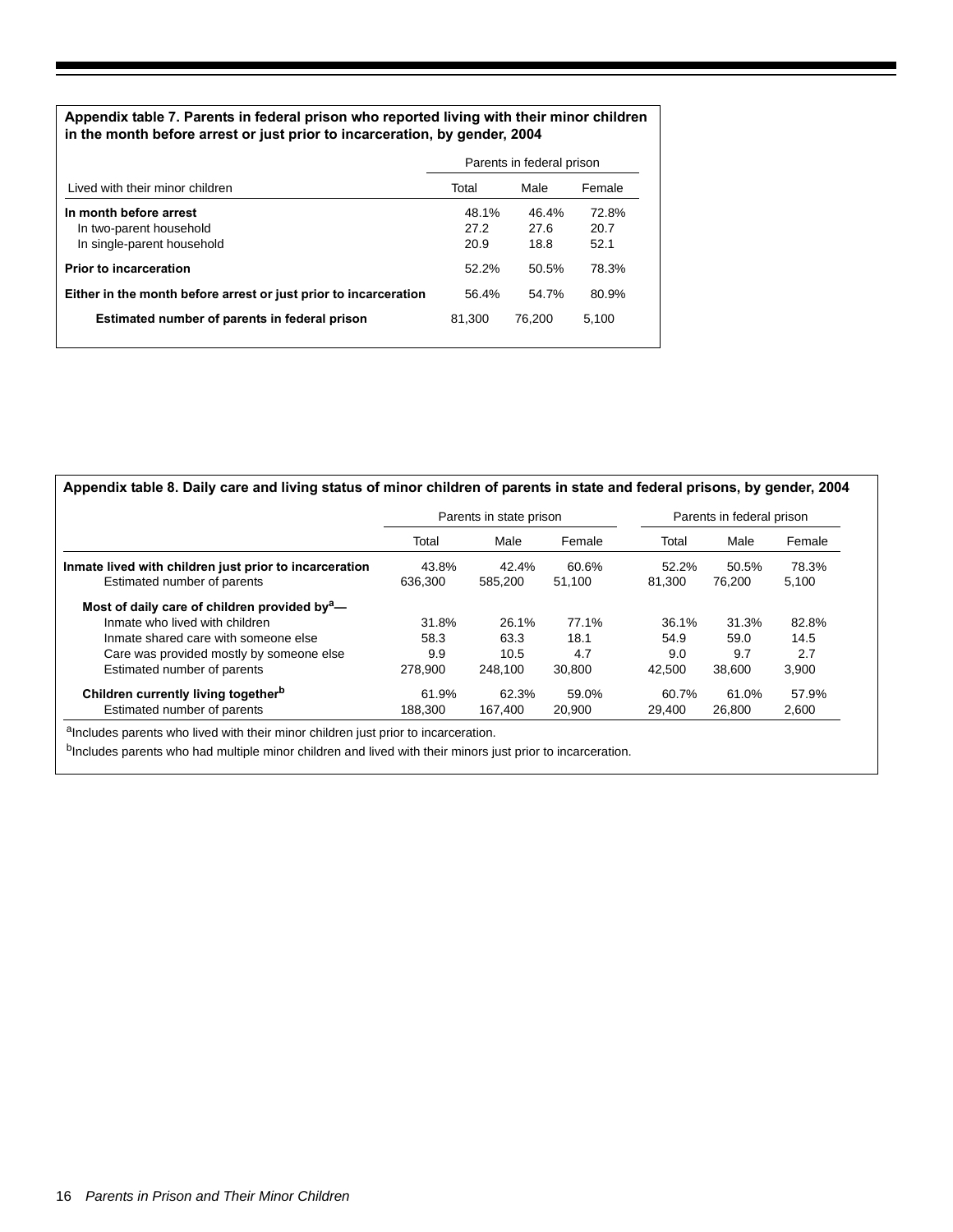#### **Appendix table 9. Financial support of minor children, employment, and income among parents in state and federal prisons, by gender, 2004**

|                                                           |                 | Parents in state prison |        |        | Parents in federal prison |            |
|-----------------------------------------------------------|-----------------|-------------------------|--------|--------|---------------------------|------------|
|                                                           | Total           | Male                    | Female | Total  | Male                      | Female     |
| Parents who provided primary financial support            | 54.0%           | 54.1%                   | 51.9%  | 67.2%  | 67.1%                     | 68.5%      |
| Employed in month before arrest                           | 80.3%           | 81.5%                   | 66.4%  | 77.0%  | 77.6%                     | 67.7%      |
| Sources of income                                         |                 |                         |        |        |                           |            |
| Wages or salary                                           | 75.9%           | 77.1%                   | 60.7%  | 73.0%  | 73.4%                     | 67.5%      |
| Transfer payments                                         | 11.7            | 9.6                     | 36.1   | 8.4    | 7.4                       | 23.7       |
| Family/friends                                            | 10.1            | 9.1                     | 21.0   | 8.5    | 8.0                       | 15.4       |
| Child support/alimony payments                            | 1.0             | ٨                       | 9.3    | 0.6    | ۸                         | 7.5        |
| Illegal sources                                           | 24.1            | 24.3                    | 21.2   | 35.7   | 36.3                      | 26.8       |
| Other                                                     | 2.9             | 2.9                     | 3.3    | 3.6    | 3.7                       | ٨          |
| Personal income in the month before current arrest        |                 |                         |        |        |                           |            |
| No income                                                 | 1.2%            | 1.1%                    | 2.5%   | 1.0%   | $\wedge$ %                | $\wedge$ % |
| Less than \$200                                           | 2.1             | 2.1                     | 3.3    | 2.2    | 2.2                       | ٨          |
| \$200-599                                                 | 13.1            | 12.3                    | 23.8   | 11.1   | 10.5                      | 19.4       |
| \$600-999                                                 | 13.8            | 13.3                    | 19.8   | 12.2   | 11.9                      | 16.9       |
| \$1,000-1,999                                             | 33.0            | 33.4                    | 28.3   | 27.5   | 27.5                      | 27.3       |
| \$2,000-4,999                                             | 23.6            | 24.4                    | 14.0   | 22.5   | 22.8                      | 17.0       |
| \$5,000 or more                                           | 13.1            | 13.5                    | 8.3    | 23.5   | 24.1                      | 14.8       |
| Current caregiver of child receiving financial assistance | 34.7%           | 34.3%                   | 39.2%  | 29.1%  | 28.6%                     | 35.4%      |
| Parents who did not provide primary financial support     | 46.0%           | 45.9%                   | 48.1%  | 32.8%  | 32.9%                     | 31.5%      |
| Employed in month before arrest                           | 68.1%           | 70.1%                   | 47.3%  | 66.4%  | 67.5%                     | 49.1%      |
| Sources of income                                         |                 |                         |        |        |                           |            |
| Wages or salary                                           | 63.5%           | 65.5%                   | 42.7%  | 60.4%  | 61.0%                     | 50.8%      |
| Transfer payments                                         | 10.0            | 9.0                     | 20.9   | 8.0    | 7.5                       | 15.4       |
| Family/friends                                            | 12.7            | 12.0                    | 20.6   | 10.4   | 10.1                      | 14.4       |
| Child support/alimony payments                            | 0.4             | ۸                       | 4.8    | ۸      | ۸                         | ۸          |
| Illegal sources                                           | 30.0            | 30.0                    | 30.4   | 37.6   | 38.1                      | 29.9       |
| Other                                                     | 2.0             | 2.1                     | ۸      | 3.9    | 3.8                       | Λ          |
| Personal income in the month before current arrest        |                 |                         |        |        |                           |            |
| No income                                                 | 2.7%            | 2.4%                    | 6.9%   | 2.0%   | $\Lambda$ <sup>0</sup>    | 11.5%      |
| Less than \$200                                           | 3.7             | 3.4                     | 7.2    | 4.8    | 4.8                       | Λ          |
| \$200-599                                                 | 17.4            | 16.7                    | 25.0   | 17.4   | 17.3                      | 18.7       |
| \$600-999                                                 | 16.3            | 16.2                    | 18.2   | 13.4   | 13.6                      | 11.1       |
| \$1,000-1,999                                             | 29.5            | 30.1                    | 22.6   | 25.9   | 26.0                      | 24.7       |
| \$2,000-4,999                                             | 19.4            | 20.0                    | 12.1   | 15.7   | 16.0                      | 12.4       |
| \$5,000 or more                                           | 11.0            | 11.2                    | 8.0    | 20.7   | 20.9                      | 17.4       |
| Current caregiver of child receiving financial assistance | 29.2%           | 29.1%                   | 30.6%  | 22.1%  | 22.0%                     | 23.7%      |
| <b>Estimated number of parents</b>                        | 636,300 585,200 |                         | 51,100 | 81,300 | 76,200                    | 5,100      |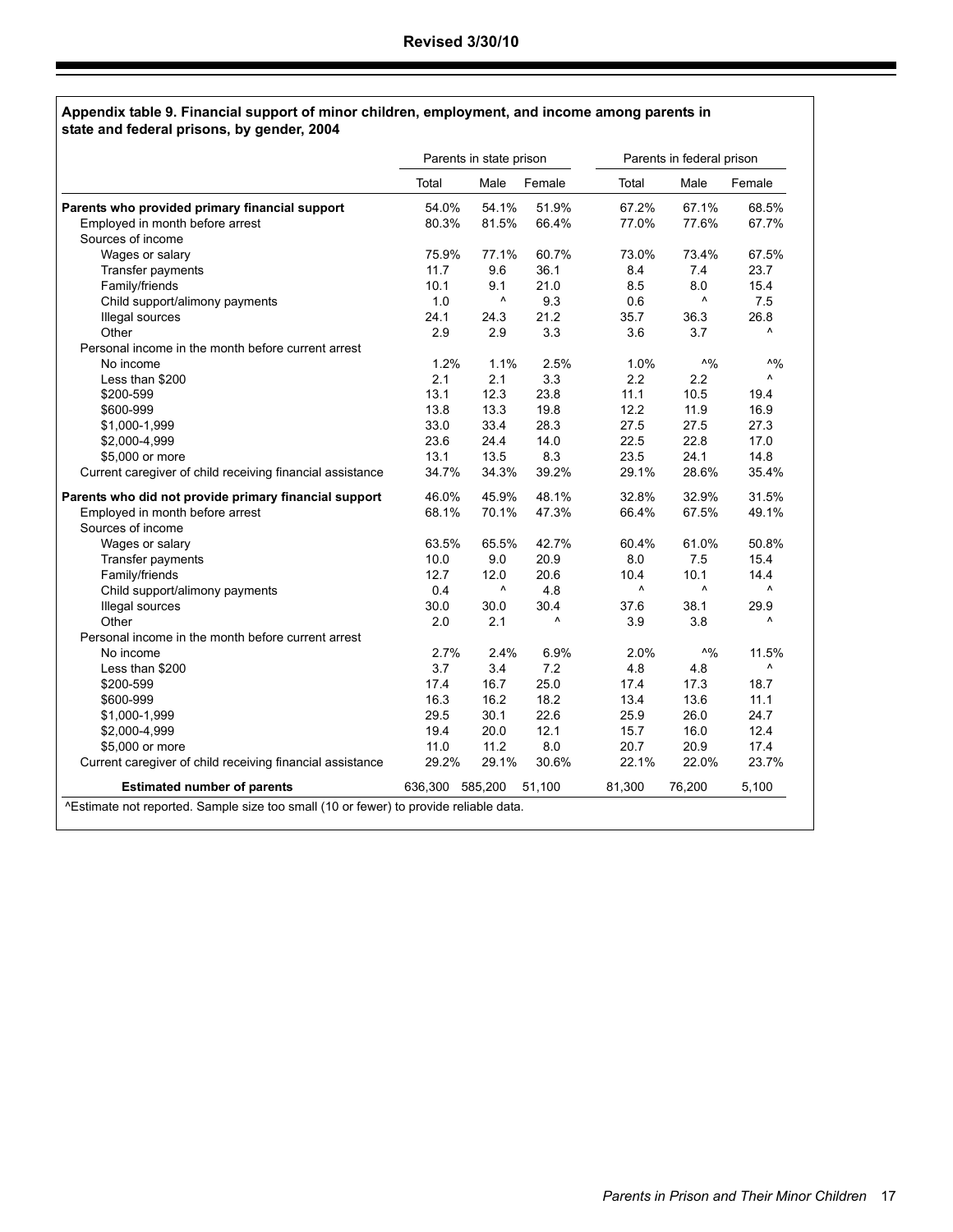#### **Appendix table 10. Frequency of telephone, mail, and personal contacts with adult or minor children among state and federal inmates who were parents of minor children, by gender, 2004**

|                                                   |         | Parents in state prison |            |            | Parents in federal prison |            |  |
|---------------------------------------------------|---------|-------------------------|------------|------------|---------------------------|------------|--|
| Frequency and type of contact with minor children | Total   | Male                    | Female     | Total      | Male                      | Female     |  |
| Any type of contact                               |         |                         |            |            |                           |            |  |
| Daily or almost daily                             | 9.1%    | 8.7%                    | 14.1%      | 18.8%      | 18.3%                     | 26.9%      |  |
| At least once a week                              | 30.8    | 29.8                    | 41.6       | 46.1       | 45.9                      | 48.2       |  |
| At least once a month                             | 22.3    | 22.7                    | 18.1       | 17.0       | 17.1                      | 14.7       |  |
| Less than once a month                            | 16.5    | 16.9                    | 11.2       | 9.4        | 9.6                       | 6.2        |  |
| Never                                             | 21.4    | 21.9                    | 15.0       | 8.8        | 9.1                       | 3.9        |  |
| <b>Telephone</b>                                  |         |                         |            |            |                           |            |  |
| Daily or almost daily                             | 5.3%    | 5.0%                    | 8.6%       | 16.9%      | 16.5%                     | 23.4%      |  |
| At least once a week                              | 17.5    | 17.1                    | 22.4       | 40.9       | 40.7                      | 43.7       |  |
| At least once a month                             | 15.6    | 15.6                    | 15.7       | 17.2       | 17.2                      | 16.9       |  |
| Less than once a month                            | 15.0    | 15.3                    | 12.4       | 10.1       | 10.2                      | 7.4        |  |
| Never                                             | 46.6    | 47.1                    | 40.9       | 14.9       | 15.4                      | 8.5        |  |
| Mail                                              |         |                         |            |            |                           |            |  |
| Daily or almost daily                             | 4.5%    | 4.3%                    | 6.9%       | 4.2%       | 4.0%                      | 7.7%       |  |
| At least once a week                              | 24.0    | 23.0                    | 35.3       | 29.0       | 28.3                      | 40.4       |  |
| At least once a month                             | 23.2    | 23.3                    | 22.5       | 31.0       | 31.2                      | 28.2       |  |
| Less than once a month                            | 17.9    | 18.3                    | 13.0       | 19.8       | 20.2                      | 12.9       |  |
| Never                                             | 30.4    | 31.1                    | 22.3       | 16.0       | 16.3                      | 10.7       |  |
| <b>Personal visits</b>                            |         |                         |            |            |                           |            |  |
| Daily or almost daily                             | 0.6%    | 0.6%                    | $\wedge$ % | $\wedge$ % | $\wedge$ %                | $\wedge$ % |  |
| At least once a week                              | 5.9     | 5.7                     | 7.7        | 4.6        | 4.4                       | 7.6        |  |
| At least once a month                             | 12.5    | 12.3                    | 14.6       | 14.7       | 14.7                      | 15.5       |  |
| Less than once a month                            | 22.5    | 22.7                    | 19.7       | 35.6       | 35.9                      | 31.5       |  |
| Never                                             | 58.5    | 58.6                    | 57.7       | 44.7       | 44.7                      | 44.6       |  |
| <b>Estimated number of parents</b>                | 636,300 | 585,200                 | 51,100     | 81,300     | 76,200                    | 5,100      |  |

^Estimate not reported. Sample size too small (10 or fewer) to provide reliable data.

#### **Appendix table 11. Family background of state and federal inmates who were parents of minor children, by gender, 2004**

|                                                   | Parents in state prison |         |        |        | Parents in federal prison |        |  |
|---------------------------------------------------|-------------------------|---------|--------|--------|---------------------------|--------|--|
|                                                   | Total                   | Male    | Female | Total  | Male                      | Female |  |
| While growing up, parent-                         |                         |         |        |        |                           |        |  |
| Ever received public assistance                   | 39.9%                   | 39.8%   | 41.3%  | 31.2%  | 31.2%                     | 31.7%  |  |
| Ever lived in foster home, agency, or institution | 14.0%                   | 13.7%   | 17.3%  | 7.0    | 6.9                       | 7.6    |  |
| Lived most of the time with-                      |                         |         |        |        |                           |        |  |
| Both parents                                      | 43.1%                   | 43.2%   | 41.1%  | 45.5%  | 45.2%                     | 50.6%  |  |
| One parent                                        | 43.5                    | 43.7    | 42.0   | 41.2   | 41.6                      | 34.3   |  |
| Someone else*                                     | 11.5                    | 11.2    | 14.0   | 12.6   | 12.5                      | 14.1   |  |
| Foster home, agency, or institution               | 1.9                     | 1.8     | 3.0    | 0.7    | 0.7                       | Λ      |  |
| Parents or guardians of inmate ever abused        |                         |         |        |        |                           |        |  |
| alcohol or drugs-                                 | 33.7%                   | 32.9%   | 43.0%  | 27.2%  | 27.0%                     | 31.4%  |  |
| Alcohol only                                      | 19.6                    | 19.3    | 23.6   | 19.2   | 19.4                      | 17.3   |  |
| Drugs only                                        | 3.1                     | 3.0     | 3.7    | 2.2    | 2.0                       | 5.3    |  |
| Both alcohol and drugs                            | 11.0                    | 10.6    | 15.7   | 5.8    | 5.6                       | 8.8    |  |
| None                                              | 66.3                    | 67.1    | 57.0   | 72.8   | 73.0                      | 68.6   |  |
| <b>Estimated number of parents</b>                | 636,300                 | 585,200 | 51,100 | 81,300 | 76,200                    | 5,100  |  |

\*Includes grandparents, other relatives, friends, and others.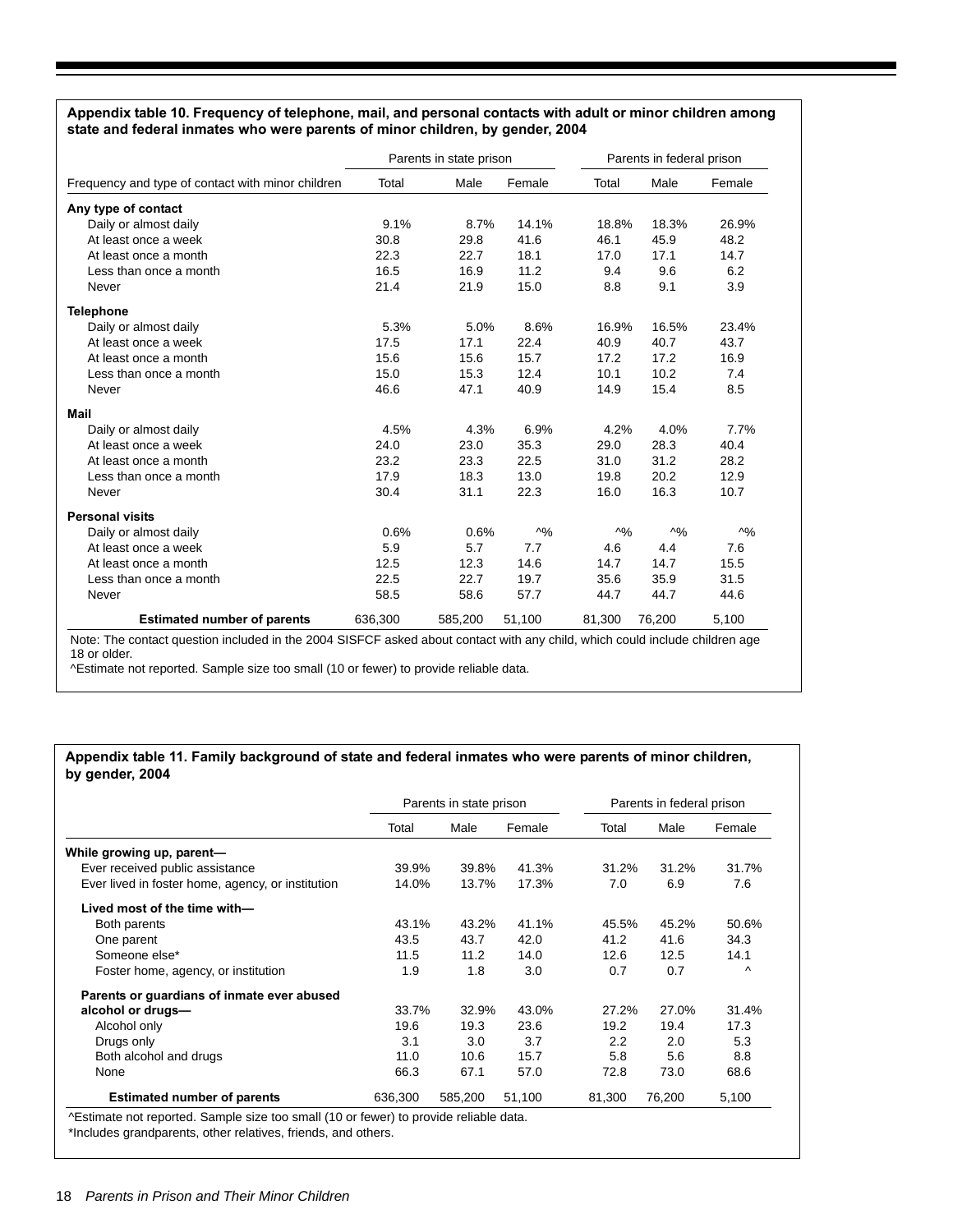**Appendix table 12. Homelessness, physical/sexual abuse, medical/mental health problems, or substance dependence/ abuse problems among state and federal inmates who were parents of minor children, by gender, 2004**

|                                         | Parents in state prison |         | Parents in federal prison |        |        |        |
|-----------------------------------------|-------------------------|---------|---------------------------|--------|--------|--------|
|                                         | Total                   | Male    | Female                    | Total  | Male   | Female |
| Homelessness in year before arrest      | 8.9%                    | 8.3%    | 15.9%                     | 3.9%   | 3.9%   | 4.4%   |
| Ever physical/sexual abuse              | 19.9%                   | 16.0%   | 64.4%                     | 10.8%  | 8.0%   | 53.6%  |
| Physically abused                       | 16.6                    | 13.4    | 52.8                      | 9.1    | 6.6    | 46.8   |
| Sexually abused                         | 8.7                     | 5.7     | 43.3                      | 3.7    | 2.0    | 29.0   |
| <b>Current medical problem</b>          | 40.6%                   | 39.6%   | 52.8%                     | 35.6%  | 35.0%  | 44.8%  |
| Mental health problem                   |                         |         |                           |        |        |        |
| Any mental health problem               | 56.5%                   | 55.0%   | 73.8%                     | 42.6%  | 41.3%  | 62.1%  |
| Recent history of mental health problem | 22.6                    | 20.4    | 48.8                      | 11.9   | 10.3   | 35.1   |
| Symptoms of mental health disorders     | 50.1                    | 49.0    | 63.2                      | 38.6   | 37.7   | 52.6   |
| Substance dependence/abuse              |                         |         |                           |        |        |        |
| Any alcohol or drugs                    | 67.4%                   | 67.1%   | 70.1%                     | 56.4%  | 56.7%  | 51.3%  |
| Alcohol only                            | 44.4                    | 45.0    | 37.6                      | 36.7   | 37.0   | 32.5   |
| Drugs only                              | 55.4                    | 54.8    | 62.8                      | 45.7   | 45.9   | 43.4   |
| <b>Estimated number of parents</b>      | 636.300                 | 585.200 | 51,100                    | 81,300 | 76.200 | 5,100  |

Note: Measures of substance dependence or abuse and mental health problems were based on criteria specified in the "Diagnostic and Statistical Manual of Mental Disorders," fourth edition (DSM-IV). For details, see *Drug Use and Dependence, State and Federal Prisoners, 2004*, <http://www.ojp.usdoj.gov/bjs/abstract/dudsfp04.htm> and *Mental Health Problems of Prison and Jail Inmates,* <http:// www.ojp.usdoj.gov/bjs/abstract/mhppji.htm>.

#### **Appendix table 13. Alcohol or drug and mental health treatment history of inmates in state and federal prisons who were parents of minor children and who had an alcohol or drug or mental health problem, by gender, 2004**

|                                                                | Parents in state prison |         |        |          | Parents in federal prison |           |  |
|----------------------------------------------------------------|-------------------------|---------|--------|----------|---------------------------|-----------|--|
|                                                                | Total                   | Male    | Female | Total    | Male                      | Female    |  |
| Alcohol or drug treatment <sup>a</sup>                         |                         |         |        |          |                           |           |  |
| Ever any treatment or programs                                 | 69.8%                   | 69.3%   | 75.6%  | 69.1%    | 68.7%                     | 75.9%     |  |
| Any treatment                                                  | 41.1                    | 39.8    | 55.5%  | 36.9     | 36.2                      | 49.5      |  |
| Other alcohol/drug programs                                    | 56.3                    | 56.2    | 58.0   | 54.4     | 53.9                      | 61.7      |  |
| Received treatment since admission                             | 42.9%                   | 42.4%   | 48.0%  | 45.9%    | 45.4%                     | 54.1%     |  |
| Any treatment                                                  | 15.2                    | 14.5    | 22.1   | 15.8     | 15.5                      | 21.0      |  |
| Residential facility or unit                                   | 10.1                    | 9.7     | 14.3   | 8.9      | 8.5                       | 16.8      |  |
| Counseling by a professional                                   | 6.4                     | 6.1     | 9.5    | 7.2      | 7.2                       | 7.4       |  |
| Detoxification unit                                            | 0.8                     | 0.7     | 2.1    | $\wedge$ | $\wedge$                  | $\lambda$ |  |
| Maintenance drug                                               | 0.2                     | ۸       | 0.8    | Λ        | Λ                         | $\lambda$ |  |
| Estimated number of parents who had an alcohol or drug problem | 428,600                 | 392,800 | 35,800 | 45,900   | 43,300                    | 2,600     |  |
| Mental health treatment <sup>b</sup>                           |                         |         |        |          |                           |           |  |
| Ever any treatment                                             | 46.4%                   | 43.5%   | 71.0%  | 31.5%    | 29.0%                     | 57.0%     |  |
| Had overnight hospital stay                                    | 18.0                    | 16.7    | 28.7   | 8.5      | 7.7                       | 15.6      |  |
| Used prescribed medications                                    | 37.8                    | 34.8    | 63.0   | 24.3     | 21.6                      | 50.2      |  |
| Had professional mental health therapy                         | 33.0                    | 30.5    | 54.3   | 22.8     | 20.7                      | 44.4      |  |
| Received treatment since admission                             | 30.9%                   | 28.3%   | 52.9%  | 21.2%    | 19.0%                     | 43.3%     |  |
| Had overnight hospital stay                                    | 4.7                     | 4.7     | 4.4    | 2.1      | 1.9                       | 4.0       |  |
| Used prescribed medications                                    | 24.5                    | 22.3    | 43.6   | 17.0     | 15.3                      | 34.0      |  |
| Had professional mental health therapy                         | 20.5                    | 18.7    | 36.2   | 13.3     | 11.8                      | 27.7      |  |
| Estimated number of parents who had a mental health problem    | 359,200                 | 321,600 | 37,600 | 34,700   | 31,500                    | 3,200     |  |

^Estimate not reported. Sample size too small (10 or fewer) to provide reliable data.

aBased on inmate parents who had an alcohol or drug problem.

bBased on inmate parents who had a mental health problem.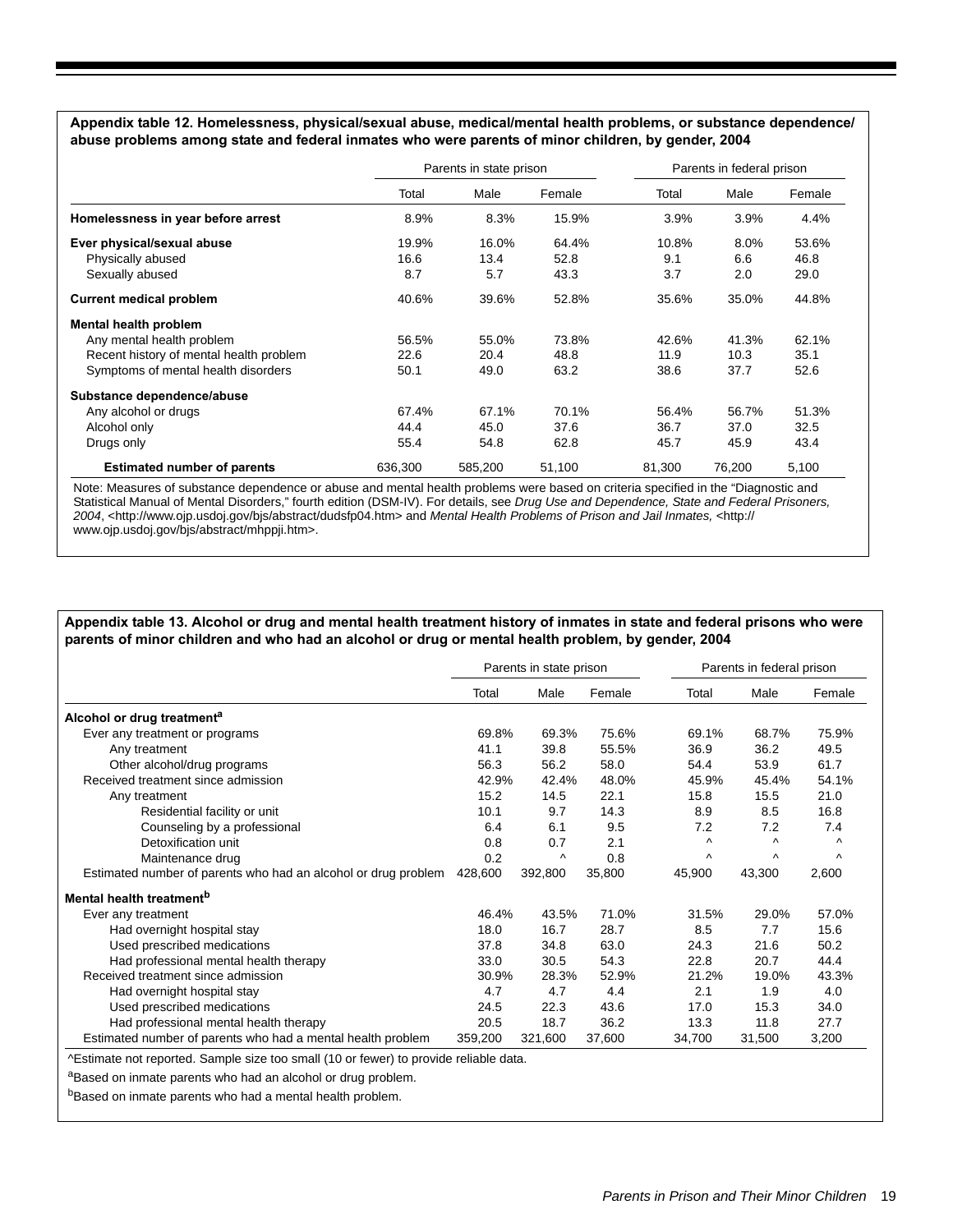#### **Appendix table 14. Work assignments, program participation, and education among state and federal inmates who were parents of minor children, by gender, 2004**

|                                                  | Parents in state prison |         |           | Parents in federal prison |          |          |
|--------------------------------------------------|-------------------------|---------|-----------|---------------------------|----------|----------|
|                                                  | Total                   | Male    | Female    | Total                     | Male     | Female   |
| Work assignments <sup>a</sup>                    | 66.8%                   | 66.5%   | 70.2%     | 93.0%                     | 93.0%    | 93.6%    |
| Self-help or improvement classes since admission | 57.2%                   | 56.5%   | 64.9%     | 72.8%                     | 72.2%    | 81.0%    |
| Parenting or childrearing classes                | 11.9                    | 10.6    | 27.0      | 25.9                      | 24.8     | 42.1     |
| <b>Employment programs</b>                       | 30.4                    | 30.4    | 31.1      | 37.4                      | 37.0     | 43.9     |
| Vocational or job-training program               | 26.5                    | 26.6    | 25.5      | 32.6                      | 32.4     | 35.4     |
| Employment counseling                            | 9.4                     | 9.1     | 12.1      | 11.8                      | 11.4     | 18.3     |
| Education programs <sup>b</sup>                  | 30.3                    | 30.0    | 32.7      | 46.9                      | 47.0     | 45.4     |
| Other pre-release programs <sup>c</sup>          | 31.2                    | 30.5    | 39.7      | 38.1                      | 37.3     | 48.6     |
| Had GED or high school diploma upon admission    |                         |         |           |                           |          |          |
| Percent                                          | 62.4%                   | 62.4%   | 62.2%     | 70.7%                     | 70.9%    | 68.6%    |
| Estimated number                                 | 636,300                 | 585,200 | 51,100    | 81,300                    | 76,200   | 5,100    |
| Completed GED since admission <sup>a</sup>       |                         |         |           |                           |          |          |
| Percent                                          | 2.0%                    | 2.0%    | Λ         | Λ                         | $\wedge$ | $\wedge$ |
| Estimated number                                 | 81.000                  | 73,700  | $\lambda$ | Λ                         | Λ        | $\wedge$ |

^Estimate not reported. Sample size too small (10 or fewer) to provide reliable data.

aIncludes work assignments both inside and outside the prison.

bExcludes vocational training. Includes basic classes up to 9th grade, high school classes to get a diploma, or GED, college level classes, or English as a second language.

<sup>c</sup>Includes inmate assistance/counseling groups, inmate self-help/personal improvement groups, including parent awareness groups, life skills/community adjustment classes, and other pre-release programs.

dBased on inmate parents who at the time of admission on their current sentence had not completed high school or did not have a GED.

#### **Appendix table 15. Time served since admission and time to be served until expected release among state and federal inmates who were parents of minor children, by gender, 2004**

|                                                         |         | Parents in state prison |        |        | Parents in federal prison |           |  |  |
|---------------------------------------------------------|---------|-------------------------|--------|--------|---------------------------|-----------|--|--|
|                                                         | Total   | Male                    | Female | Total  | Male                      | Female    |  |  |
| Time served since admission <sup>a</sup>                |         |                         |        |        |                           |           |  |  |
| Less than 6 months                                      | 9.4%    | 8.7%                    | 17.7%  | 4.6%   | 4.5%                      | 7.0%      |  |  |
| 6-11 months                                             | 13.1    | 12.5                    | 19.8   | 7.5    | 7.1                       | 14.1      |  |  |
| $12-59$ months                                          | 51.9    | 52.1                    | 49.9   | 56.2   | 55.9                      | 60.5      |  |  |
| $60+$ months                                            | 25.5    | 26.7                    | 12.6   | 31.6   | 32.6                      | 18.4      |  |  |
| Time left to be served on current sentence <sup>b</sup> |         |                         |        |        |                           |           |  |  |
| Less than 6 months                                      | 26.7%   | 25.4%                   | 41.1%  | 14.2%  | 13.3%                     | 28.1%     |  |  |
| 6-11 months                                             | 15.4    | 14.9                    | 20.4   | 9.9    | 9.3                       | 17.2      |  |  |
| $12-59$ months                                          | 37.9    | 38.7                    | 28.9   | 40.3   | 40.3                      | 40.8      |  |  |
| $60+$ months                                            | 17.8    | 18.6                    | 8.2    | 34.1   | 35.5                      | 13.6      |  |  |
| No release expected                                     | 2.3     | 2.4                     | 1.1    | 1.5    | 1.6                       | $\lambda$ |  |  |
| <b>Estimated number of parents</b>                      | 636.300 | 585.200                 | 51,100 | 81,300 | 76,200                    | 5,100     |  |  |

^Estimate not reported. Sample size too small (10 or fewer) to provide reliable data.

aBased on time served from admission until time of interview.

bBased on time from interview to expected date of release.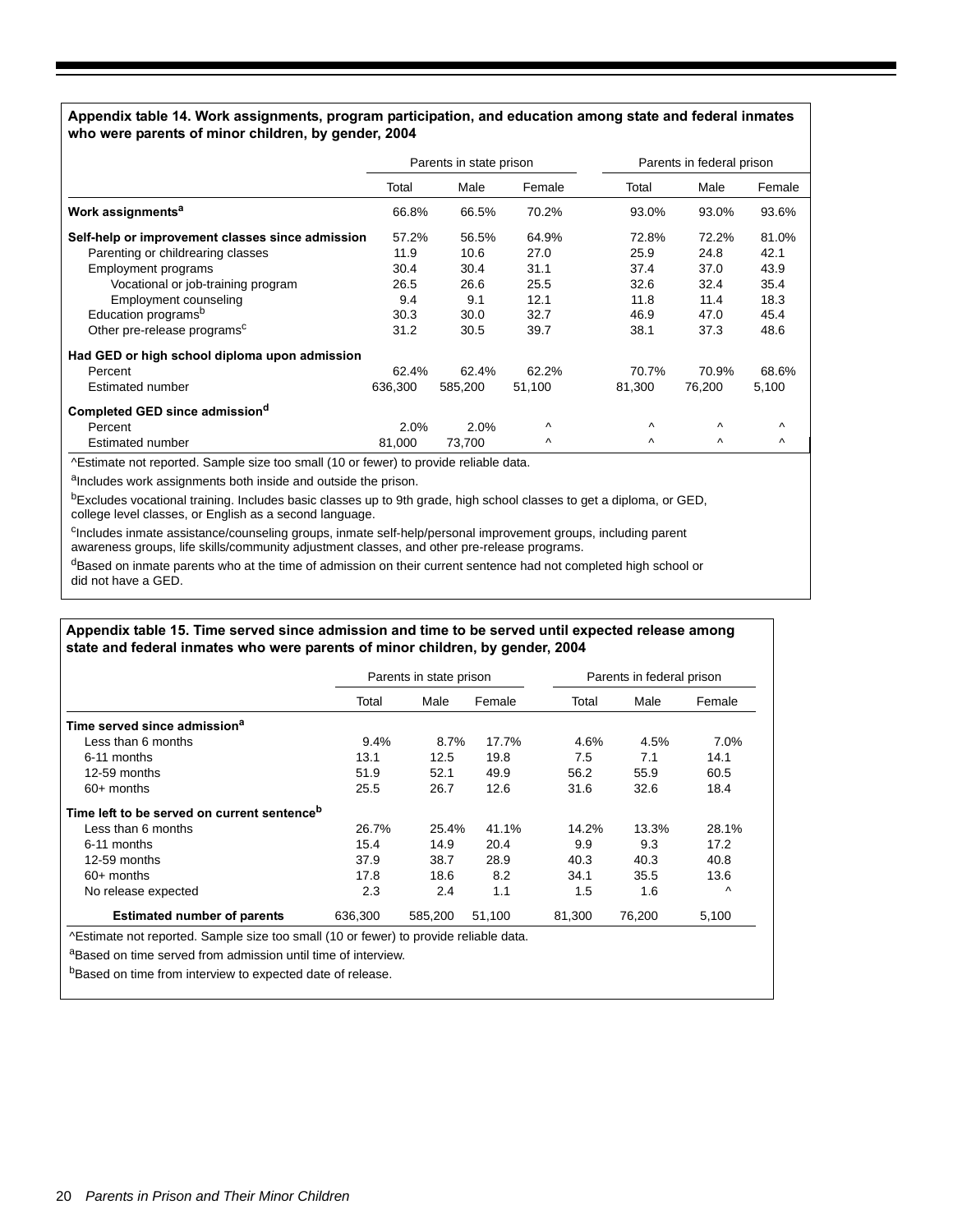|     |                            | Estimated number of state inmates |           |        | Estimated number of federal inmates |         |        |  |
|-----|----------------------------|-----------------------------------|-----------|--------|-------------------------------------|---------|--------|--|
|     |                            | Total                             | Male      | Female | Total                               | Male    | Female |  |
|     | <b>Total</b>               | 1,226,200                         | 1,143,400 | 82,800 | 129,300                             | 120,200 | 9,100  |  |
|     | Race/Hispanic origin       |                                   |           |        |                                     |         |        |  |
|     | White, non-Hispanic        | 431,500                           | 394,000   | 37,500 | 33,600                              | 30,900  | 2,700  |  |
|     | Black, non-Hispanic        | 496,900                           | 469.200   | 27,700 | 56.000                              | 53,200  | 2,900  |  |
|     | Hispanic                   | 222,700                           | 211,100   | 11,600 | 32,400                              | 29,700  | 2,700  |  |
|     | Other race*                | 75,100                            | 69,100    | 5,900  | 7,200                               | 6,400   | 800    |  |
| Age |                            |                                   |           |        |                                     |         |        |  |
|     | 24 or younger              | 212,400                           | 200,900   | 11,400 | 11.600                              | 10,800  | 800    |  |
|     | 25-34                      | 405,500                           | 379,800   | 25,700 | 49.700                              | 46,700  | 2.900  |  |
|     | 35-44                      | 373,700                           | 341,800   | 31,900 | 37,300                              | 34,500  | 2,800  |  |
|     | 45-54                      | 172,700                           | 161,100   | 11,600 | 22,200                              | 20,600  | 1,700  |  |
|     | 55 or older                | 61.900                            | 59,700    | 2,200  | 8,500                               | 7,600   | 900    |  |
|     | <b>Marital status</b>      |                                   |           |        |                                     |         |        |  |
|     | Married                    | 201,600                           | 186,600   | 15,100 | 33,600                              | 31,200  | 2,400  |  |
|     | Widowed                    | 24,100                            | 20,100    | 4,000  | 1,500                               | 1,100   | 400    |  |
|     | <b>Divorced</b>            | 241,600                           | 222,400   | 19,200 | 26,200                              | 24,200  | 2,000  |  |
|     | Separated                  | 62,600                            | 55,100    | 7,500  | 6,600                               | 5,900   | 700    |  |
|     | Never married              | 696,200                           | 659,200   | 37,000 | 61,400                              | 57,900  | 3,500  |  |
|     | <b>Education completed</b> |                                   |           |        |                                     |         |        |  |
|     | 8th grade or less          | 150,800                           | 141,100   | 9,700  | 14,000                              | 13,000  | 1,000  |  |
|     | Some high school           | 298,100                           | 277,300   | 20,800 | 20,700                              | 19,100  | 1,600  |  |
|     | <b>GED</b>                 | 367,000                           | 347,000   | 20,000 | 37,200                              | 35,300  | 1,900  |  |
|     | High school graduate       | 265.400                           | 247.100   | 18,300 | 31,200                              | 29,000  | 2,100  |  |
|     | Some college or more       | 144,900                           | 130,900   | 14,000 | 26,200                              | 23,800  | 2,500  |  |
|     | <b>U.S. Citizenship</b>    |                                   |           |        |                                     |         |        |  |
|     | Citizen                    | 1,163,000                         | 1,081,600 | 81,400 | 108,100                             | 100,400 | 7,700  |  |
|     | Non-citizen                | 63,200                            | 61,800    | 1,400  | 21,200                              | 19,800  | 1,300  |  |

#### **Appendix table 16. Estimated number of inmates, by selected characteristics and gender, 2004**

Note: Estimates may not sum to totals due to rounding.

\*Includes American Indians, Alaska Natives, Asians, Native Hawaiians, other Pacific

Islanders, and persons identifying two or more races.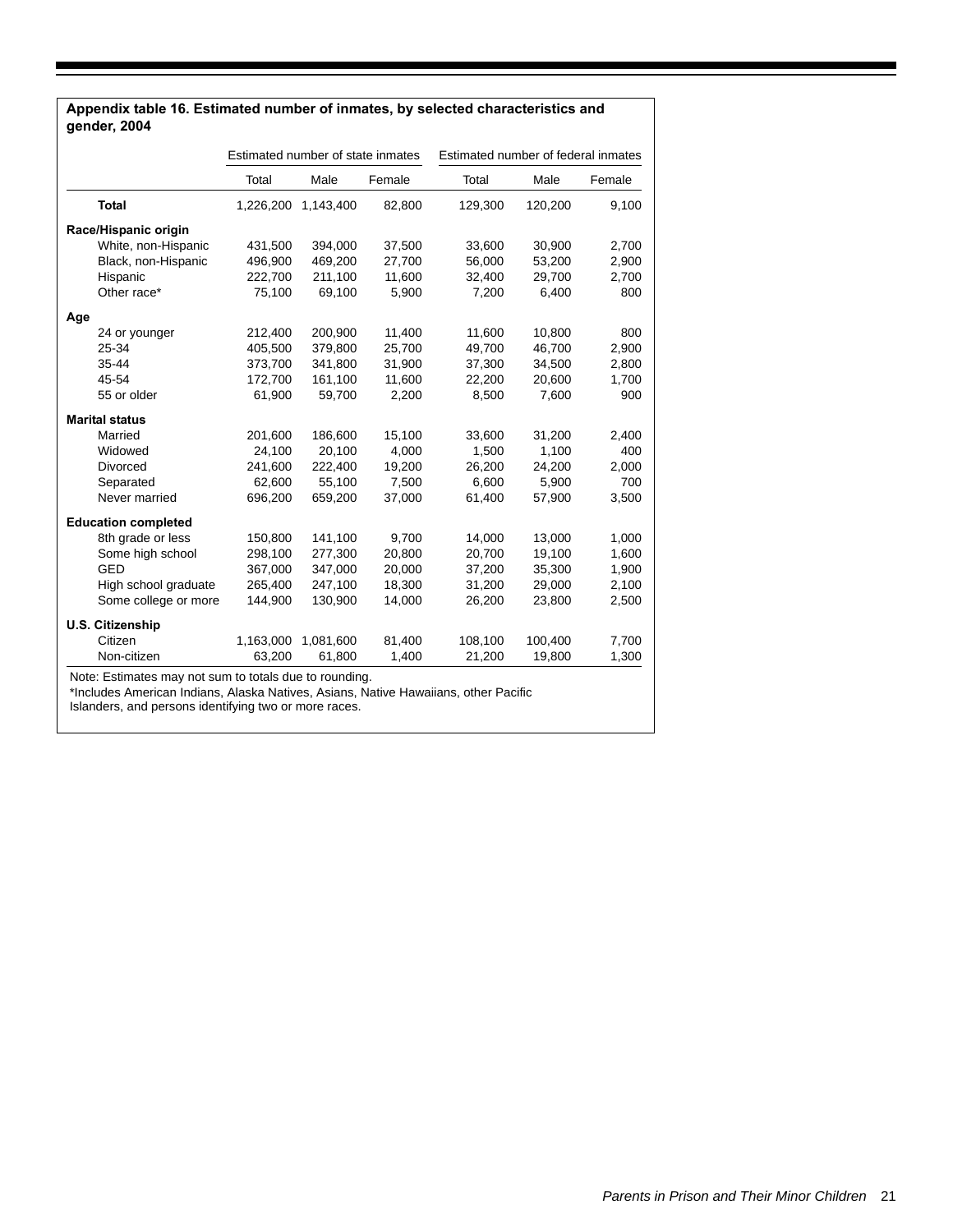|                                  |           | Estimated number of state inmates |        |         | Estimated number of federal inmates |                       |
|----------------------------------|-----------|-----------------------------------|--------|---------|-------------------------------------|-----------------------|
|                                  | Total     | Male                              | Female | Total   | Male                                | Female                |
| <b>Total</b>                     | 1,226,200 | 1,143,400                         | 82,800 | 129,300 | 120,200                             | 9,100                 |
| <b>Offense</b>                   |           |                                   |        |         |                                     |                       |
| Violent                          | 587,200   | 562,700                           | 24,500 | 18,900  | 18,200                              | 700                   |
| Homicide <sup>a</sup>            | 148,800   | 139,400                           | 9,300  | 3,100   | 3,000                               | 100                   |
| Sexual assault <sup>b</sup>      | 131,400   | 130,200                           | 1,300  | 1,100   | 1,100                               | $\boldsymbol{\wedge}$ |
| Robbery                          | 155,100   | 149,800                           | 5,400  | 11,000  | 10,600                              | 400                   |
| Assault                          | 124,500   | 118,100                           | 6,400  | 2,600   | 2,500                               | 100                   |
| Property                         | 229,900   | 206,200                           | 23,700 | 8,400   | 7,100                               | 1,400                 |
| <b>Burglary</b>                  | 100,200   | 97,000                            | 3,200  | 600     | 600                                 | ۸                     |
| Larceny                          | 47,600    | 40,800                            | 6,900  | 600     | 500                                 | 100                   |
| Motor vehicle theft              | 20,800    | 19,800                            | 1,000  | 400     | 400                                 | Λ                     |
| Fraud                            | 35,100    | 24,700                            | 10,400 | 6,000   | 4,900                               | 1,200                 |
| Drug                             | 261,500   | 235,900                           | 25,500 | 71,400  | 66,000                              | 5,500                 |
| Possession                       | 73,000    | 64,300                            | 8,700  | 3,800   | 3,600                               | 200                   |
| Trafficking                      | 181,400   | 166,100                           | 15,300 | 65,200  | 60,300                              | 5,000                 |
| Public-order                     | 145,500   | 136,700                           | 8,800  | 26,500  | 25,400                              | 1,000                 |
| Weapons                          | 30,500    | 29,900                            | 600    | 14,200  | 14,000                              | 200                   |
| <b>DWI</b>                       | 32,300    | 30,600                            | 1,700  | 300     | 300                                 | $\boldsymbol{\wedge}$ |
| <b>Status at time of arrest</b>  |           |                                   |        |         |                                     |                       |
| None                             | 698,400   | 654,200                           | 44,200 | 94,600  | 87,400                              | 7,200                 |
| Status                           | 527,800   | 489,200                           | 38,600 | 34,700  | 32,800                              | 1,900                 |
| On parole                        | 229,100   | 220,000                           | 9,100  | 16,000  | 15,500                              | 500                   |
| On probation                     | 293,800   | 264,800                           | 29,000 | 18,200  | 16,800                              | 1,300                 |
| Escaped from custody             | 4,900     | 4,400                             | 500    | 500     | 500                                 | $\boldsymbol{\wedge}$ |
| <b>Criminal history</b>          |           |                                   |        |         |                                     |                       |
| None                             | 288,700   | 261,300                           | 27,400 | 45,600  | 40,500                              | 5,100                 |
| Priors                           | 937,500   | 882,000                           | 55,400 | 83,700  | 79,700                              | 4,000                 |
| Violent recidivists <sup>c</sup> | 536,700   | 518,200                           | 18,500 | 32,800  | 32,000                              | 800                   |
| Drug recidivists only            | 42,200    | 37,400                            | 4,800  | 10,900  | 10,200                              | 700                   |
| Other recidivist <sup>d</sup>    | 358,600   | 326,500                           | 32,100 | 40,000  | 37,500                              | 2,500                 |
| Number of prior incarcerations   |           |                                   |        |         |                                     |                       |
| 0                                | 561,400   | 512,900                           | 48,500 | 71,800  | 64,900                              | 6,900                 |
| 1                                | 267,900   | 252,100                           | 15,800 | 27,300  | 26,100                              | 1,200                 |
| $2 - 4$                          | 250,500   | 238,600                           | 11,800 | 21,700  | 21,100                              | 600                   |
| $5-9$                            | 101,600   | 97,400                            | 4,100  | 6,200   | 6,000                               | 200                   |
| 10 or more                       | 44,800    | 42,300                            | 2,500  | 2,300   | 2,100                               | 200                   |

#### **Appendix table 17. Estimated number of inmates, by offense, criminal history, and gender, 2004**

Note: Estimates may not sum to totals due to rounding.

^Based on a number of cases which rounded to less than 100.

aIncludes murder and manslaughter.

bIncludes rape and other sexual assault.

 $c$ Recidivists with at least one current or past violent offense.

 $d$ Includes recidivists with unknown offense types.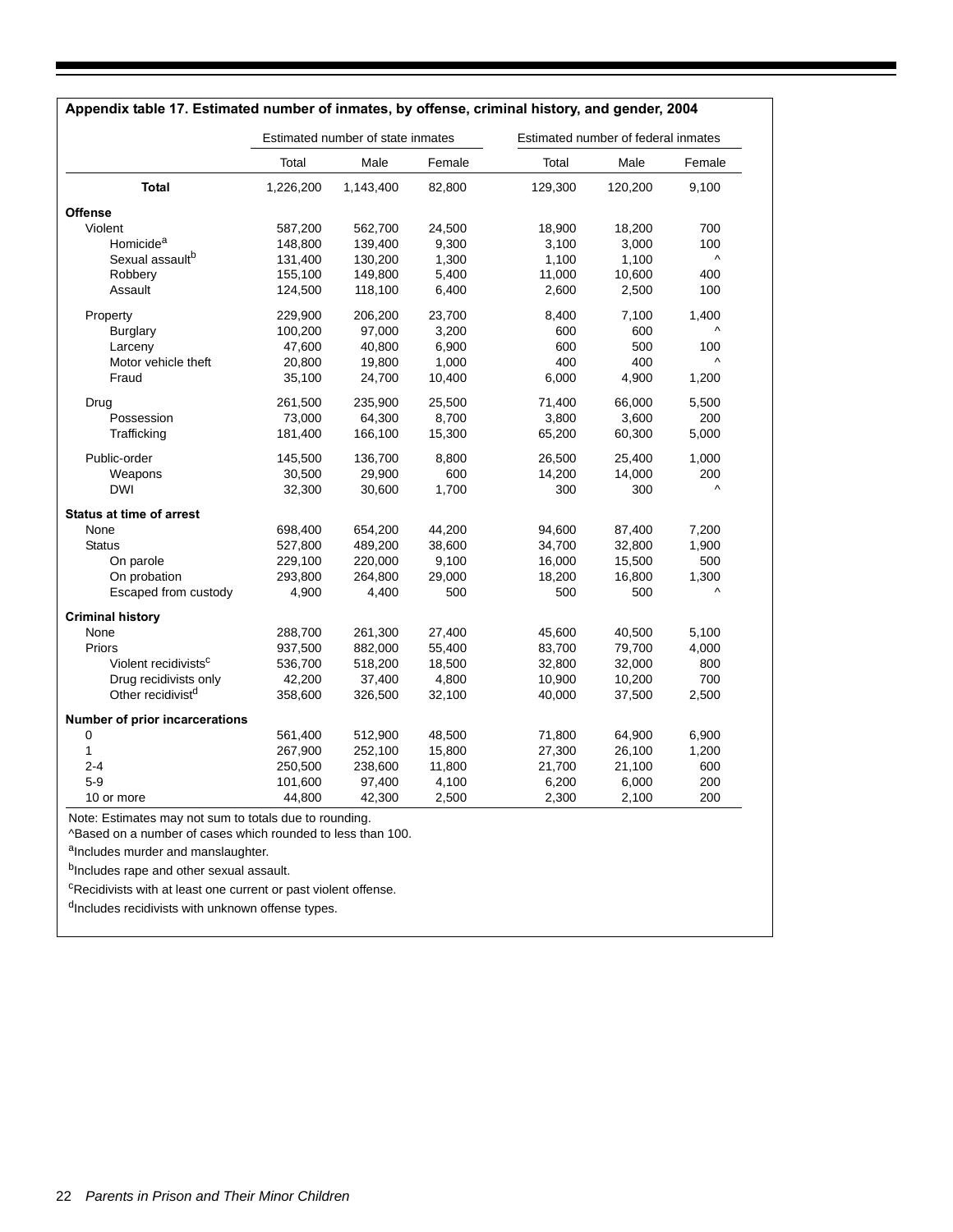## **Appendix table 18. Estimated number of parents in state prison, by selected characteristics and gender, 2004**

|                             |         | Parents in state prison |        |
|-----------------------------|---------|-------------------------|--------|
|                             | Total   | Male                    | Female |
| All parents in state prison | 636,300 | 585,200                 | 51,100 |
| Lived with minor children*  |         |                         |        |
| <b>Yes</b>                  | 305,000 | 272,200                 | 32,800 |
| No                          | 331,300 | 313,000                 | 18,300 |
| Time expected until release |         |                         |        |
| Less than 6 months          | 169,800 | 148,700                 | 21.200 |
| 6-11 months                 | 97.800  | 87.400                  | 10.400 |
| 12-59 months                | 241,200 | 226,300                 | 14.800 |
| 60 or more months           | 113,000 | 108,800                 | 4,200  |
| No release expected         | 14,500  | 14,000                  | 500    |

Note: Estimates may not sum to totals due to rounding.

\*Inmate lived with minor children in the month before arrest or just prior to incarceration.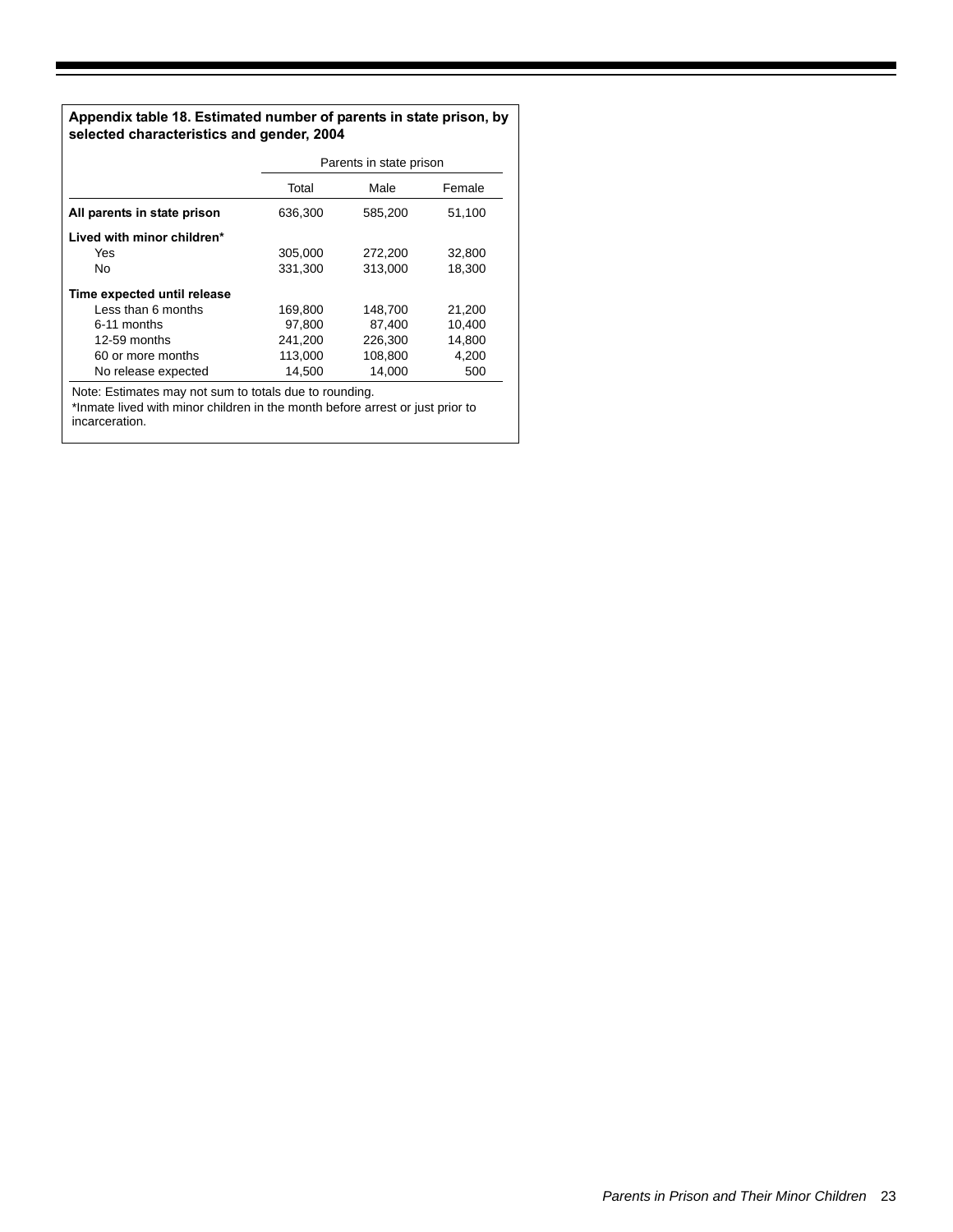|                                 |              |              | <b>Estimated percentages</b> |              |              |              |
|---------------------------------|--------------|--------------|------------------------------|--------------|--------------|--------------|
| Base of the estimate and gender | 98 or 2      | 90 or 10     | 80 or 20                     | 70 or 30     | 60 or 40     | 50           |
| 1,500                           |              |              |                              |              |              |              |
| All inmates                     | 5.83         | 12.50        | 16.67                        | 19.09        | 20.41        | 20.83        |
| Male                            | 5.53         | 11.85        | 15.80                        | 18.10        | 19.35        | 19.75        |
| Female                          | 2.45         | 5.25         | 6.99                         | 8.01         | 8.57         | 8.74         |
| 2,000                           |              |              |                              |              |              |              |
| All inmates                     | 5.05         | 10.83        | 14.43                        | 16.54        | 17.68        | 18.04        |
| Male                            | 4.79         | 10.26        | 13.69                        | 15.68        | 16.76        | 17.11        |
| Female                          | 2.12         | 4.54         | 6.06                         | 6.94         | 7.42         | 7.57         |
| 2,500                           |              |              |                              |              |              |              |
| All inmates                     | 4.52         | 9.68         | 12.91                        | 14.79        | 15.81        | 16.14        |
| Male                            | 4.28         | 9.18         | 12.24                        | 14.02        | 14.99        | 15.30        |
| Female                          | 1.90         | 4.06         | 5.42                         | 6.21         | 6.64         | 6.77         |
|                                 |              |              |                              |              |              |              |
| 5,000<br>All inmates            | 3.20         | 6.85         | 9.13                         | 10.46        | 11.18        | 11.41        |
| Male                            | 3.03         | 6.49         | 8.66                         | 9.92         | 10.60        | 10.82        |
| Female                          | 1.34         | 2.87         | 3.83                         | 4.39         | 4.69         | 4.79         |
|                                 |              |              |                              |              |              |              |
| 10,000                          |              |              |                              |              |              |              |
| All inmates<br>Male             | 2.26<br>2.14 | 4.84<br>4.59 | 6.46<br>6.12                 | 7.40<br>7.01 | 7.91<br>7.50 | 8.07<br>7.65 |
| Female                          | 0.95         | 2.03         | 2.71                         | 3.10         | 3.32         | 3.39         |
|                                 |              |              |                              |              |              |              |
| 20,000                          |              |              |                              |              |              |              |
| All inmates                     | 1.60         | 3.42         | 4.56                         | 5.23         | 5.59         | 5.71         |
| Male                            | 1.51         | 3.25<br>1.44 | 4.33                         | 4.96         | 5.30         | 5.41         |
| Female                          | 0.67         |              | 1.92                         | 2.19         | 2.35         | 2.39         |
| 30,000                          |              |              |                              |              |              |              |
| All inmates                     | 1.30         | 2.80         | 3.73                         | 4.27         | 4.56         | 4.66         |
| Male                            | 1.24         | 2.65         | 3.53                         | 4.05         | 4.33         | 4.42         |
| Female                          | 0.55         | 1.17         | 1.56                         | 1.79         | 1.92         | 1.96         |
| 50,000                          |              |              |                              |              |              |              |
| All inmates                     | 1.01         | 2.17         | 2.89                         | 3.31         | 3.54         | 3.61         |
| Male                            | 0.96         | 2.05         | 2.74                         | 3.14         | 3.35         | 3.42         |
| Female                          | 0.42         | 0.91         | 1.21                         | 1.39         | 1.48         | 1.51         |
| 82,794                          |              |              |                              |              |              |              |
| All inmates                     | 0.79         | 1.68         | 2.24                         | 2.57         | 2.75         | 2.80         |
| Male                            | 0.74         | 1.60         | 2.13                         | 2.44         | 2.61         | 2.66         |
| Female*                         | 0.33         | 0.71         | 0.94                         | 1.08         | 1.15         | 1.18         |
| 100,000                         |              |              |                              |              |              |              |
| All inmates                     | 0.71         | 1.53         | 2.04                         | 2.34         | 2.50         | 2.55         |
| Male                            | 0.68         | 1.45         | 1.94                         | 2.22         | 2.37         | 2.42         |
|                                 |              |              |                              |              |              |              |
| 200,000                         |              |              |                              |              |              |              |
| All inmates<br>Male             | 0.51<br>0.48 | 1.08<br>1.03 | 1.44<br>1.37                 | 1.65<br>1.57 | 1.77         | 1.80<br>1.71 |
|                                 |              |              |                              |              | 1.68         |              |
| 400,000                         |              |              |                              |              |              |              |
| All inmates                     | 0.36         | 0.77         | 1.02                         | 1.17         | 1.25         | 1.28         |
| Male                            | 0.34         | 0.73         | 0.97                         | 1.11         | 1.19         | 1.21         |
| 600,000                         |              |              |                              |              |              |              |
| All inmates                     | 0.29         | 0.63         | 0.83                         | 0.95         | 1.02         | 1.04         |
| Male                            | 0.28         | 0.59         | 0.79                         | 0.91         | 0.97         | 0.99         |
|                                 |              |              |                              |              |              |              |
| 800,000<br>All inmates          | 0.25         | 0.54         | 0.72                         | 0.83         | 0.88         | 0.90         |
| Male                            | 0.24         | 0.51         | 0.68                         | 0.78         | 0.84         | 0.86         |
|                                 |              |              |                              |              |              |              |
| 1,143,377                       |              |              |                              |              |              |              |
| All inmates                     | 0.21         | 0.45         | 0.60                         | 0.69         | 0.74         | 0.75         |
| Male*                           | 0.20         | 0.43         | 0.57                         | 0.66         | 0.70         | 0.72         |
| 1,226,171                       |              |              |                              |              |              |              |
| All inmates*                    | 0.20         | 0.44         | 0.58                         | 0.67         | 0.71         | 0.73         |

Note: The reliability of an estimated percentage depends on the size and its base. Each standard error when multiplied by 1.96 provides a 95-percent confidence interval around an estimated percentage. To calculate the difference between two estimated percentages, take the square root of the sum of each squared standard error for the percentages being compared.